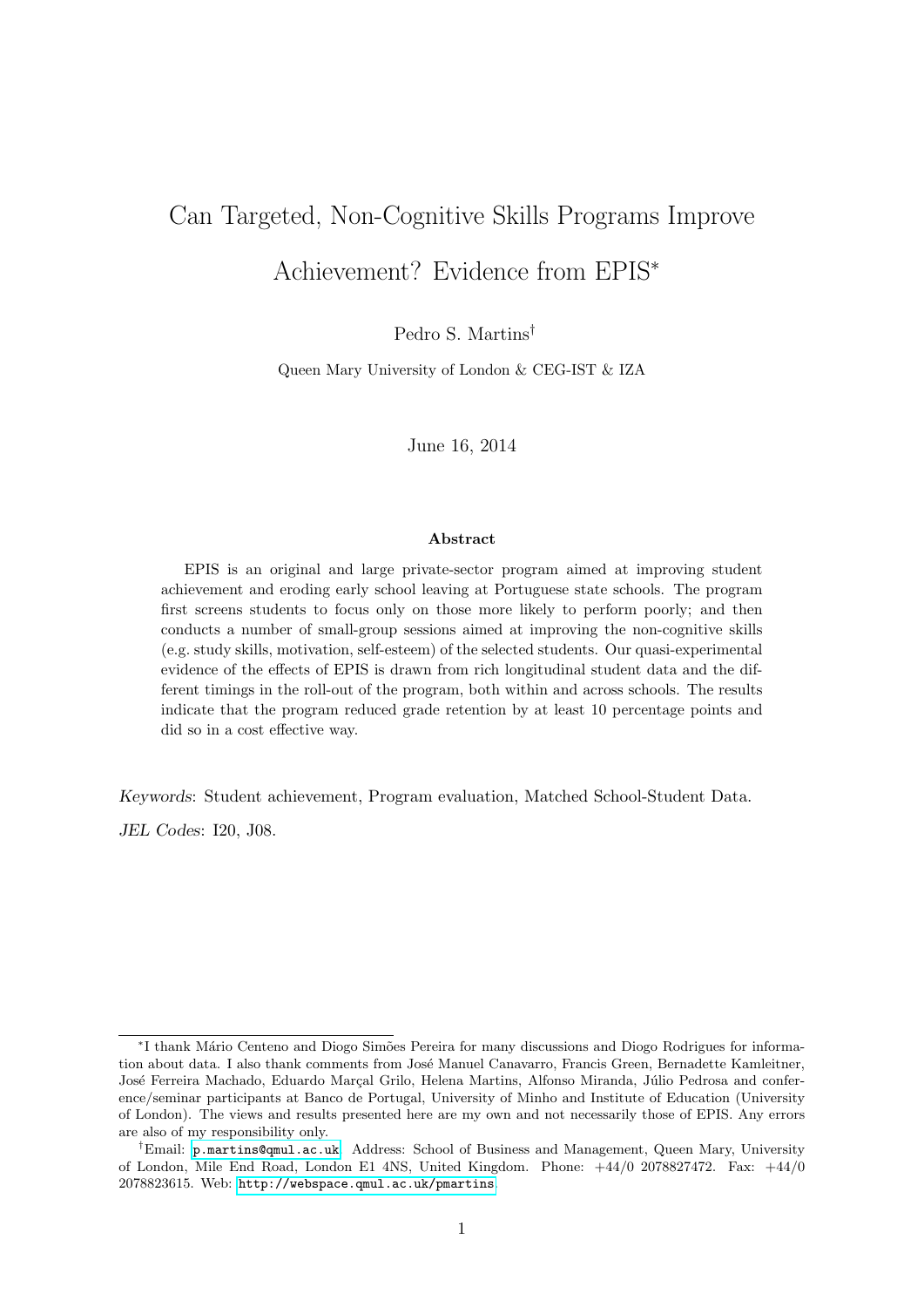# 1 Introduction

Investment in human capital is widely regarded as a critical avenue towards higher levels of economic wellbeing [\(Krueger & Lindahl 2001,](#page-18-0) [Heckman & Carneiro 2003\)](#page-18-1). However, substantial skill gaps are still documented around the world, including in developed countries. Moreover, such skill gaps (e.g. schooling attainments of not more than lower secondary education) correlate reasonably strongly with children's socio-economic or minority status and most likely impair intergenerational mobility and the promotion of equal opportunities.

Governments have responded to these skill gaps by launching a number of programs that seek to enhance the schooling achievement of disadvantaged pupils. Most of these programs involve some form of remedial education, where students that perform poorly receive extra tuition, revision sessions, computer-aided learning, etc. However, the causal effects of many of these programs have been shown to be small [\(Machin et al. 2004\)](#page-19-0), mixed [\(Jacob & Lefgren](#page-18-2) [2004\)](#page-18-2) or even insignficant [\(Leuven et al. 2007\)](#page-19-1). In some other cases, the effects are relatively sizeable [\(Lavy & Schlosser 2005\)](#page-19-2) but not as cost effective as alternatives based on more systemic changes to the education system (e.g. teacher incentives). Similar findings have been obtained for the case of developing countries [\(Glewwe & Kremer 2006\)](#page-18-3), where most students would be regarded as disadvantaged by developed-country standards, despite notable exceptions [\(Banerjee et al. 2007\)](#page-18-4).

While most remedial programs focus on cognitive skills (e.g. revising class room material), economists have recently began devoting attention to the non-cognitive dimensions of the behaviour of children and youngsters [\(Heckman & Rubinstein 2001,](#page-18-5) [Heckman et al. 2006\)](#page-18-6). Such non-cognitive traits involve aspects of one's personality that may be more difficult to define (at least for an economist) but that may be equally important in terms of shaping one's success at school and after: motivation, discipline, tenacity, self-esteem, self-control, confidence, patience, etc. In this context, one wonders if school interventions based on noncognitive skills may be more effective than the more traditional remedial programs, as the ones listed above.

This paper addresses this issue by presenting empirical evidence about the effects of EPIS, an original program that seeks to improve achievement and reduce retention and early school leaving of lower-secondary students by strengthening their non-cognitive skills. This program is in operation in Portuguese state schools since 2007 and is run by a private, not-for-profit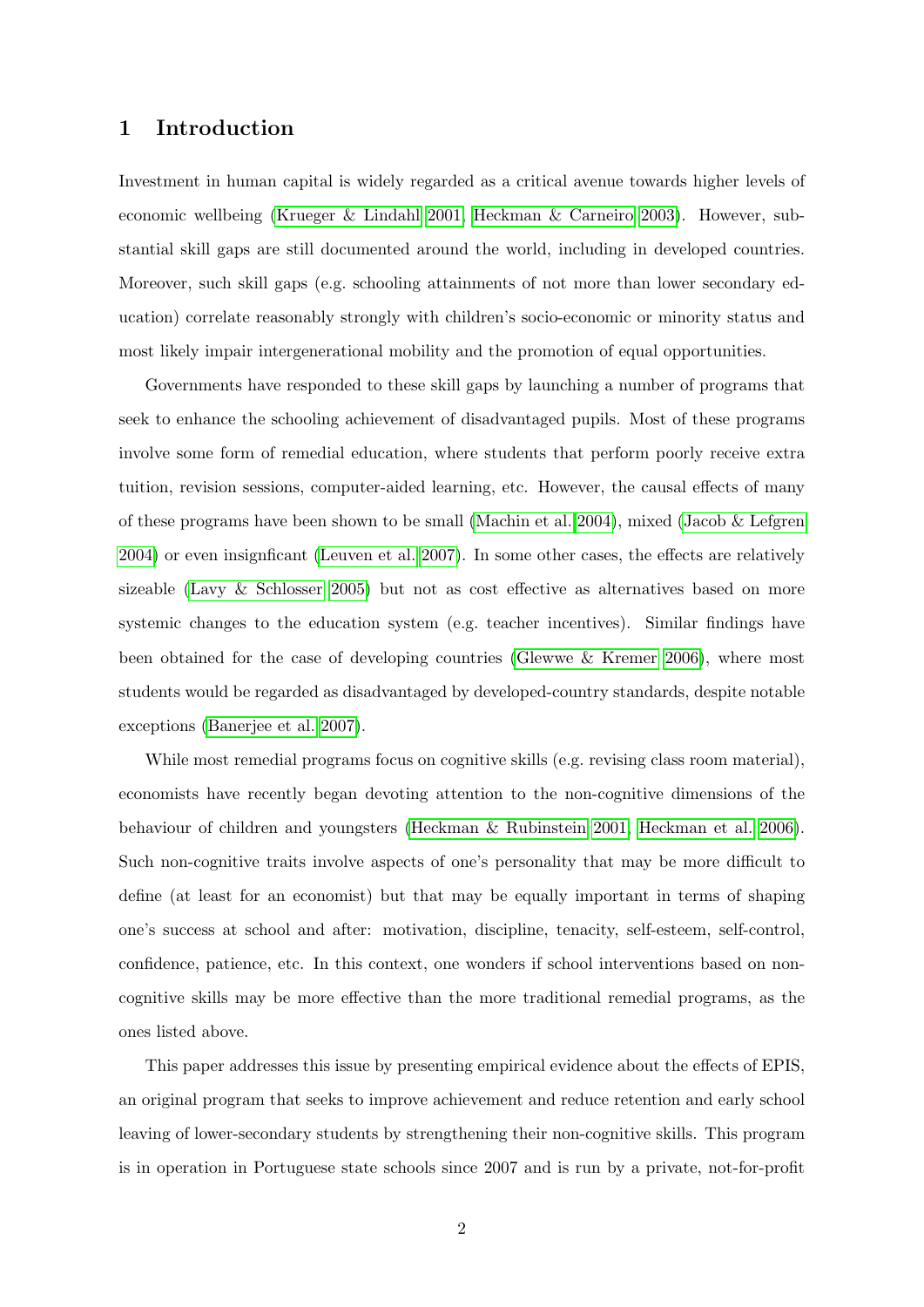organisation. On top of the emphasis placed on non-cognitive skills, EPIS is original due to its screening of all the more than 15,000 students in each treated cohort in the 85 schools that participate in the program. Such screening ensures that the resources invested by the program - mostly the program staff time, typically devoted to small-group or one-to-one sessions with students - are spent only on the youngsters that are likely to need the intervention the most. Indeed, although many education programs have been shown to have small or insignificant effects, 'inputs specifically targeted to helping weaker students may be effective', in particular 'if they address specific unmet needs in the school' [\(Banerjee et al. 2007\)](#page-18-4).

However, such screening raises obvious issues in terms of the identification of the causal effects of the intervention. We address such concerns by drawing on different features of EPIS: particularly rich longitudinal data on all students (treated and non-treated) - which also allow us to present a number of interesting results about the determinants of student achievement [\(Lazear 2003,](#page-19-3) [Rivkin et al. 2005,](#page-19-4) [Aaronson et al. 2007,](#page-18-7) [Lavy 2009,](#page-19-5) [Martins & Walker 2006\)](#page-19-6); and differences in the roll-out of the program across and within schools. The second feature includes a number of schools that were not treated in the first two years of the program but for which the same detailed information on student characteristics was also collected and made available for research throughout the entire period.

Our evidence indicates that, unlike many remedial programs, EPIS had a significant, positive effect in terms of improving the achievement levels of treated students. The probability that a student fails 25% or more of their modules (our main measure of achievement, which typically entails grade retention when it occurs in the third and last term of the school year) falls by at least 10 percentage points (and as much as 30 percentage points in some specifications).

However, we also find that the effects of the program on specific modules that may be presumed to be more intensive in cognitive skills (e.g. maths) tend to be smaller, even if still significant. This result may highlight the limitations of an approach based almost entirely on non-cognitive skills; it may also reconcile our results with those of the only other case-study of non-cognitive skills we are aware of [\(Holmlund & Silva 2009\)](#page-18-8), which find insignificant results. In any case, the effects of the EPIS program on retention appear to be cost effective.

The structure of the paper is as follows: Section [2](#page-3-0) describes the main characteristics of the program studied in the paper and some information on the Portuguese education system;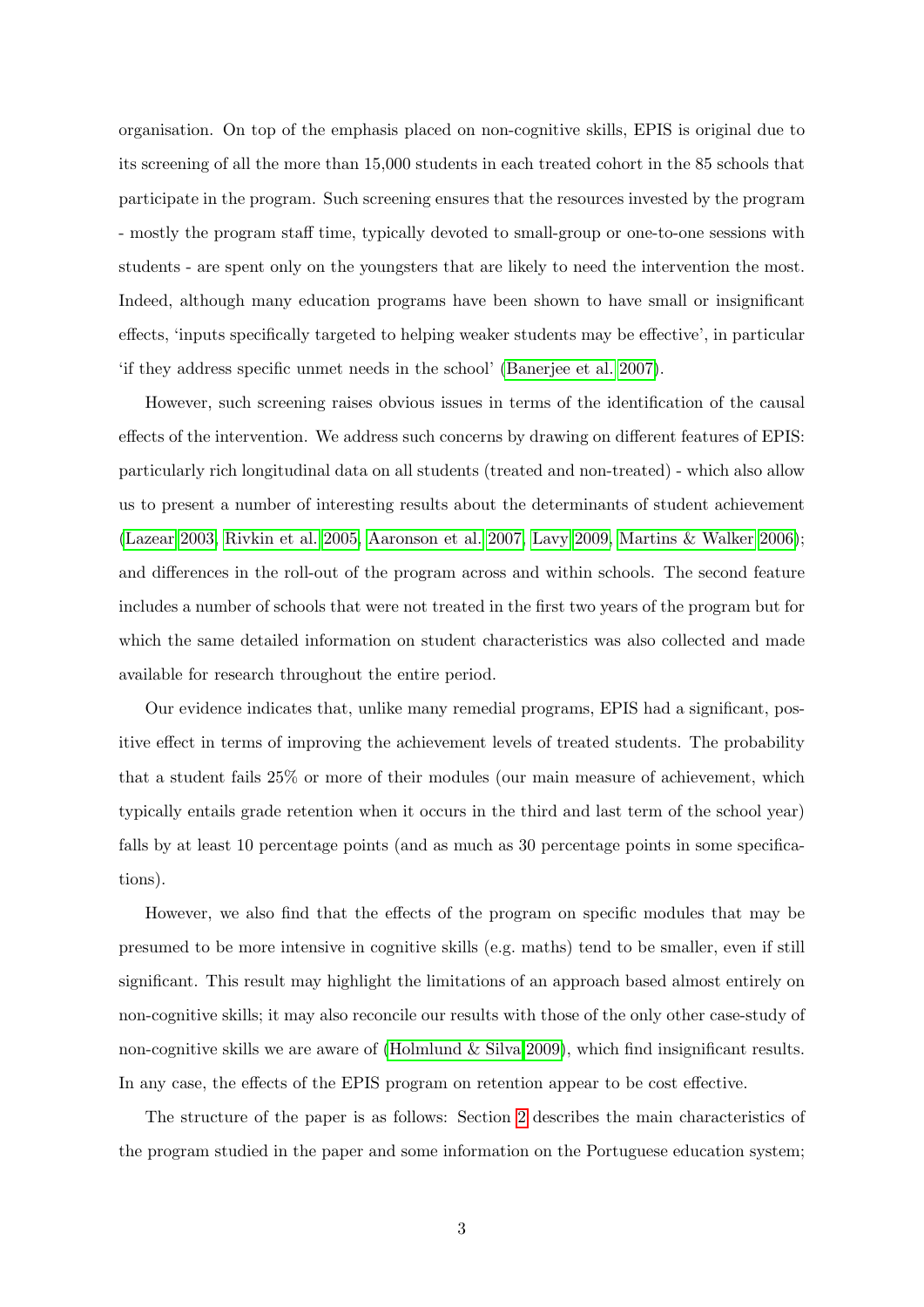Section [3](#page-6-0) presents the data used in the paper, a matched school-student panel data set, and some descriptive statistics; Section [4](#page-9-0) describes the main results; while Section [5](#page-14-0) presents several extensions and robustness analyses. Finally, Section [6](#page-17-0) concludes.

# <span id="page-3-0"></span>2 The EPIS program

Several countries exhibit high levels of early school leaving. The Portuguese case is particular conspicuous in this respect. According to Eurostat figures for 2007, 39.1% of 18-24 year olds have at most a lower secondary school degree and are not enrolled in any training. This is in huge contrast to the equivalent figure for the 27-country European Union, which is 15.5% (see Figure [1\)](#page-20-0). This is particularly noteworthy given the persistently high wage differentials between schooling levels [\(Martins & Pereira 2004\)](#page-19-7).

On top of the above, many in this 18-24 cohort will not have completed the lower secondary school level (school leaving age is 15). In fact, retention and school leaving rates in state schools are about 15% in each of the three years of the lower secondary cycle: such rates are 17.9% (7th grade), 11.6% (8th grade) and 14.2% (9th grade), according to Education Department reports for the  $2007/08$  school year.<sup>[1](#page-3-1)</sup>

The EPIS program seeks to address some of the skill gaps that inevitably follow from the statistics above, in particular the low student achievement and eventual dropping out of many youngsters attending lower secondary school in Portuguese state schools. These goals are pursued through the adoption of an original approach in at least two different respects. Most importantly, EPIS aims to strengthen the non-cognitive skills of students in opposition to a more standard remedial approach, based on cognitive skills. As mentioned before, there is growing awareness about the potential effects of such non-cognitive skills - motivation, discipline, tenacity, self-esteem, self-control, confidence, patience, etc - in terms of different socio-economic outcomes [\(Heckman & Rubinstein 2001,](#page-18-5) [Heckman et al. 2006\)](#page-18-6).

A second novel dimension of the EPIS program concerns its adoption of a targeted intervention. Specifically, EPIS spends considerable effort in identifying the 7th- and 8th-grade pupils (typically 13-15 year-olds) most at risk of failing their year and/or dropping out. This selection is achieved through at least two rounds of screening, when students are interviewed

<span id="page-3-1"></span><sup>&</sup>lt;sup>1</sup>While in part this *status quo* of low achievement follows from the low levels of schooling in the overall population, many in the country regard the low attainment of the young as an important barrier towards economic growth. This is likely to be particularly true as globalisation prompted the relocation of many low-wage industries from Portugal to developing countries.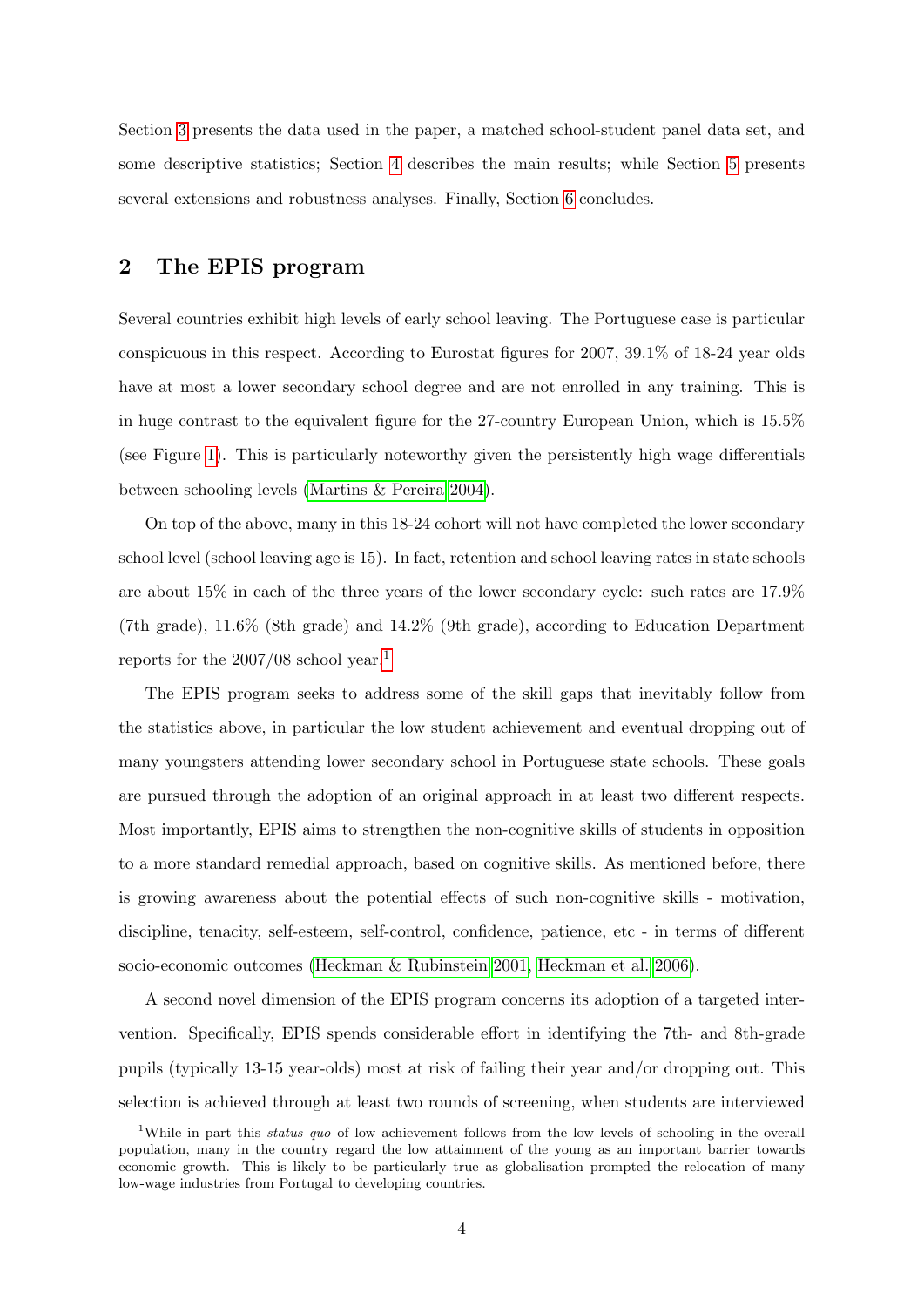individually by EPIS staff, and also a number of meetings with teachers, headteachers and parents for further information. A detailed questionnaire is conducted for each student, which leads to the assignment of the student to one of three different levels of concern with respect to the students' likelihood of poor achievement. Students that hit the highest level of concern are then selected into the program (on average about one third of all 7th and 8th grade students in each school). Students that hit intermediate levels of concern are referred to their teachers for further monitoring. The remaining students are disregarded by the program, except that their grades are also recorded, up to their graduation from the 9th grade or until they leave school.

Once the students' parents agree on the participation of their children (approximately 95% do), then a specific set of intervention methods is designed for each student. These methods will depend on the individual non-cognitive, behavioral or other issues that are flagged during the screening process. The intervention will therefore implement one or more different approaches, namely individual techniques (motivational discussions, self-control, problemsolving techniques), and group techniques (study methods, social competences training, management of criticism, anxiety self-control).

These one-on-one or small-group interventions are implemented by EPIS staff (mediadores) that work full-time in the program. They are based permanently at schools (except for training spells) in offices made available there. Many staff are recent graduates in psychology or education sciences; in the case of three school districts, the program is delivered by tenured teachers that do not have teaching duties *(horários zero)* at the schools to which they are attached on account of demographic or other reasons. EPIS staff also seek to keep in frequent contact with the relatives and teachers of the participant students and, in some cases, their local councils, to monitor the progress of each intervention pupil as closely as possible. EPIS staff not only meet their students individually or in very small groups but they also do so on a relatively frequent basis (e.g., every two weeks). During the first meetings, staff and students agree on goals with respect to each student's future performance. Meetings typically do not overlap with normal classes. This rules out negative effects on class attendance and also minimizes any stigma that may occur if students were asked to leave a class to attend an EPIS session as that could lead to identification by peers.[2](#page-4-0)

<span id="page-4-0"></span><sup>&</sup>lt;sup>2</sup>On the other hand, some anecdotal reports indicate that students regard it as 'cool' to be a participant in the program. See [Pereira et al.](#page-19-8) [\(2008\)](#page-19-8) for detailed information about the program.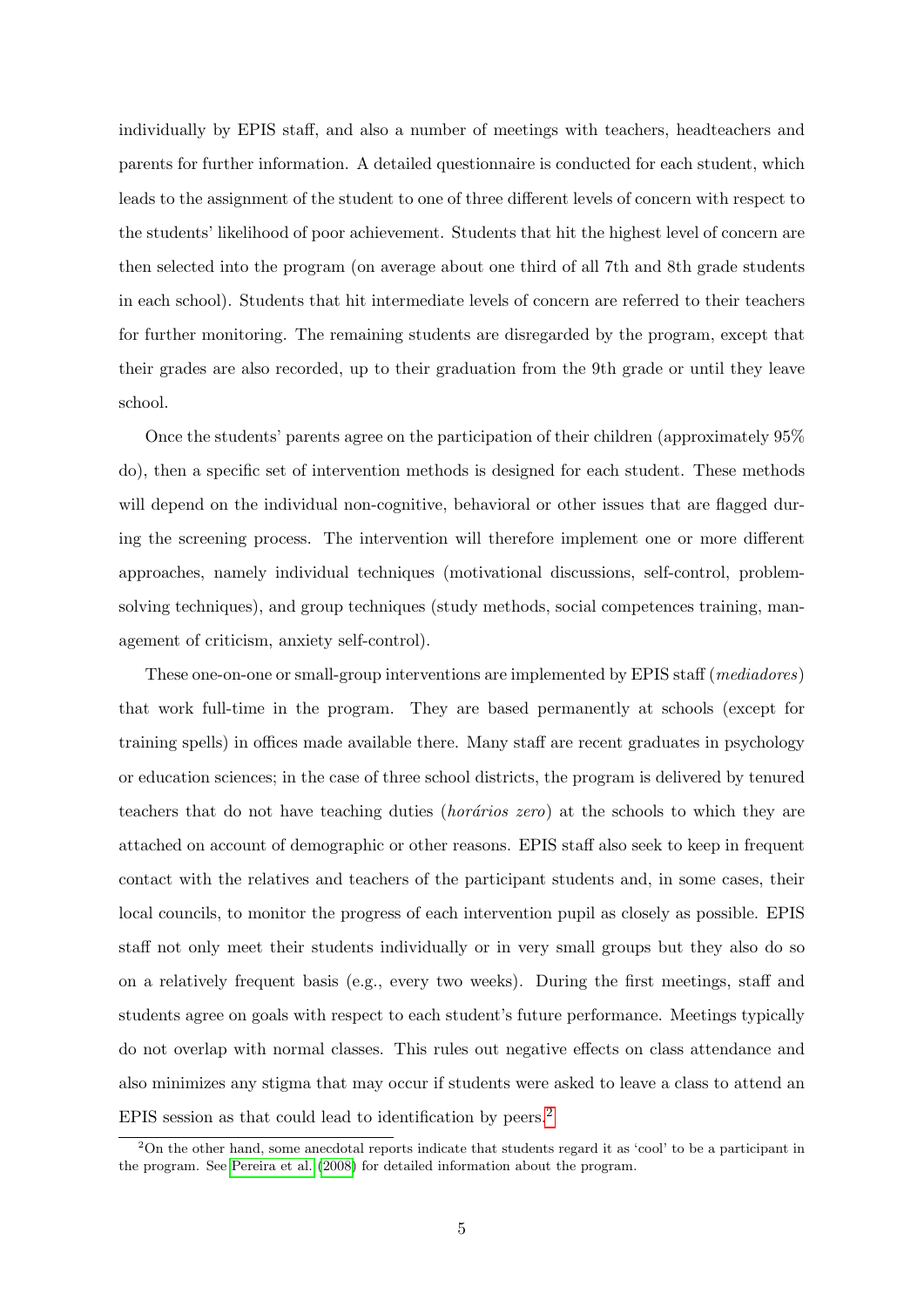Furthermore, the program places emphasis on the stability in the staff-student relationship, as that is regarded to strengthen the effect of the treatment. There are currently 65 EPIS staff working in schools and each holds a portfolio of a total of 50 to 100 students in one or two schools. All staff take part in several training sessions before they are allocated to schools and during the program.

On an administrative level, the EPIS program is run by a private, not-for-profit organisation of the same name (EPIS stands for 'Entrepreneurs for Social Inclusion'). Its funding comes from approximately 90 of the largest companies based in Portugal, each paying an annual contribution of 25,000 euros since 2006. (A small share of these funds are spent on additional, related initiatives, including a program for management skills for headteachers and the promotion of entrepreneurial skills in students.) In addition, a scientific council formed by education experts from academia helped in the design of the program and meets regularly to offer comments and suggestions to senior EPIS staff.<sup>[3](#page-5-0)</sup>

The Education Department and the school districts where the interventions are taking place also offer additional, generally non-financial, support, namely in terms of facilities at schools and coordination with headteachers (and program staff in a small number of cases). EPIS also received the public endorsement of the Portuguese head of state and several newspapers and TV stations agreed to advertise the program on a pro bono basis, to raise the public awareness and profile of the program, thus facilitating its implementation in schools, in terms of its acceptance by teachers, parents and students.[4](#page-5-1)

The program was implemented from the 2007/08 school year in all the lower-secondary schools in ten different school districts ('concelhos') across the country, resulting in a total of 85 schools and over 15,000 7th and 8th grade students. These correspond to almost 10% of all 7th and 8th grade students in the entire country. Although this is already a sizable coverage, the program can be scaled up relatively quickly, given that the set-up investments have already been made and variable costs stem mostly from the wage bill for staff based at schools.

<span id="page-5-1"></span><span id="page-5-0"></span><sup>&</sup>lt;sup>3</sup>The author of this paper has been an unpaid member of this scientific council since its inception, in 2006. <sup>4</sup>See <http://www.epis.pt> (in Portuguese) for more detail about the program and its initiatives, including links to [YouTube](http://www.youtube.com/watch?v=nuY2N8Vw-zw) statements from students that participate in the program.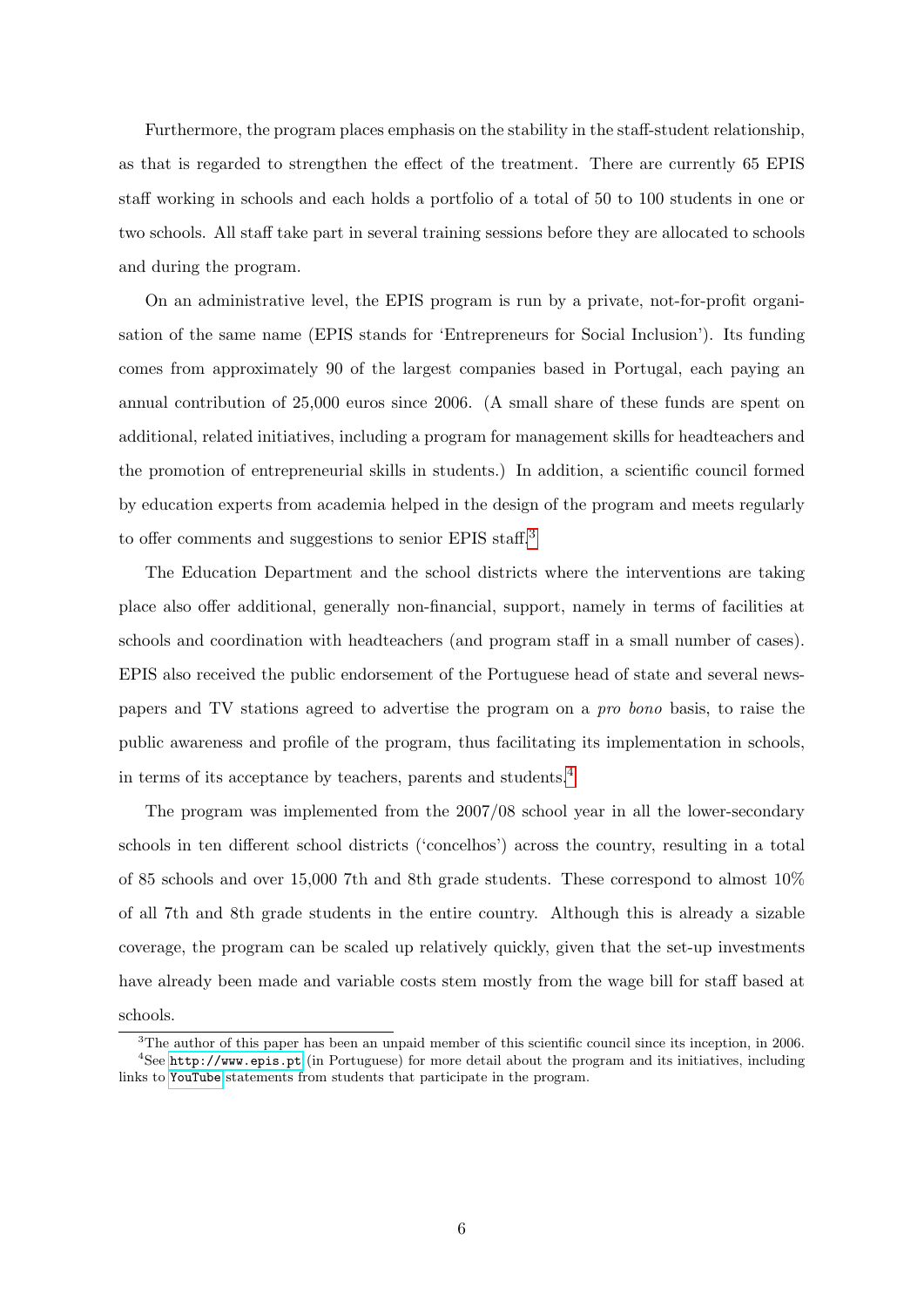# <span id="page-6-0"></span>3 Data

The EPIS program adopted a sophisticated IT system that keeps detailed records of students. In particular, there are individual, longitudinal records about all students from each school that takes part in the program, including those that are not assigned to the treatment group, provided they are enrolled in the 7th or 8th grade in the 2007/08 school year. Most information, including the students' grades, is recorded at the term (quarter) frequency (there are three terms per school year: September to December, January to March and April to June). The data include several demographic variables about each student, such as gender and age, and different profile characteristics, in particular those perceived to be proxies of socio-economic or psychological issues that may affect progression. Interviews with teachers result in additional information from previous school years of each student, including earlier spells of retention.

All information is longitudinal, which creates a matched multilevel panel, in which the levels concern the student, the class (group of students that take the modules together), the EPIS staff and the school: there are unique and time-invariant identifiers for each unit in each one of those four levels. Crucially, the EPIS data also include information about the timings of the treatment for each treatment-group participant.<sup>[5](#page-6-1)</sup>

#### <span id="page-6-2"></span>3.1 Descriptive statistics

As mentioned above, the program began in 2007/08 with 7th and 8th grade students. In 2008/09 the first cohort of students were still under analysis and/or treatment but they then spanned the 7th grade (students retained), 8th grade (students that progressed from the 7th grade and students retained in the 8th grade) and the 9th grade (students that progressed from the 8th grade). Finally, in the current 2009/10 school year, most students correspond to those enrolled in the 7th grade in the first year of the program, which will now be attending the 9th grade in most cases. While the 2007/08 and 2008/09 data concern three terms (1st, 2nd and 3rd), the 2009/10 data used here concerns only the 1st term, creating a total of seven terms.

Given its richness, the data can be described in different ways. Table [1](#page-25-0) focuses on studentquarter pooled data, of which there are a total of 93,901 observations, corresponding to a total

<span id="page-6-1"></span> $5$ The data set used in this paper is available upon payment of a small fee from  $http://www.epis pt.$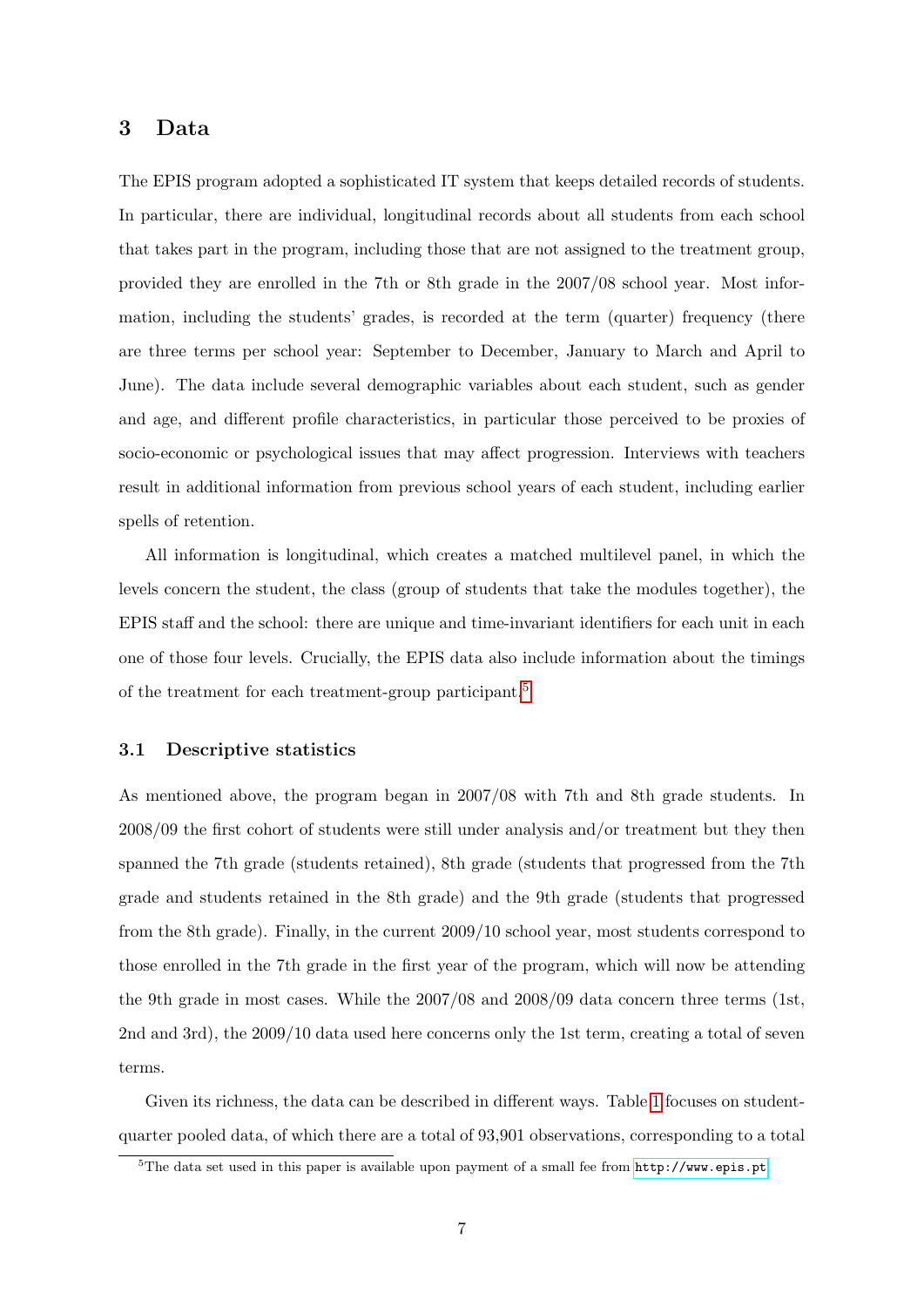of 15,307 different students.<sup>[6](#page-7-0)</sup> The mean age is 14.5 and 49.7% are girls. 4.5% are enrolled in lighter, vocational programs ('CEF'). 30.8% of the observations concern students that are (eventually) treated by the program (i.e. observations either before or during treatment of treated students), while 4.8% of the observations concern students that begin their treatment in that quarter. 18.7% student-quarter observations correspond to treated students observed once their treatment has already started.

Importantly, we find that 31.6% of the student-term observations correspond to three or more failed modules (or 25% or more of all modules), which would typically lead to a retention if that number of retentions concerned the 3rd term result. Grades range from 1 to 5, in which 1 and 2 correspond to a fail.<sup>[7](#page-7-1)</sup> 12% of all student-term observations fail 50% or more of the 12 modules. Finally, there is a very large percentage of fails in Maths, over 40%, and a smaller but still large percentage of fails in Portuguese, 27.3%. Information on the other ten modules is not available on a module-by-module basis.

By contrast, Table [2](#page-26-0) concerns cross-sectional data from all students as observed in a specific time period. We select the second quarter (i.e. January-March of the 2007/08 school year) as the program had not started in most schools at this stage. Average age is 13.9 and 49.9% of students are girls. 4,548 students out of 15,307 are subject to treatment and, on average, such treatment begins in quarter 3.5. 33.7% of students failed 25% or more of their modules in that quarter. Average class size is 22.9 while average school size (7th and 8th grades only) is 251 students. The average month number of the interview that led to the start of the intervention was 7.8 (in which 1 is January 2008, 12 is December 2008 and so on), and the average month when the specific intervention plan was put in practice was 12.9 (i.e. virtually January 2009).

The previous tables pool data from treated and non-treated students. Table [3](#page-27-0) presents descriptive statistics separately for each group, again referring to the second term of the 2007/08 school year. We find that non-treated students are younger than treated students (13.7 vs 14.4 years of age), more female (51% vs 46%) and exhibit much better achievement

<span id="page-7-0"></span><sup>6</sup>Students from the five schools that were not treated in the first two years of the program are excluded from this descriptive analysis and most regression results. We will return to these schools in Section [4.2,](#page-13-0) as they turn out to be very useful for identification purposes.

<span id="page-7-1"></span><sup>7</sup>The curriculum in the 3rd cycle includes: two languages (Portuguese and a foreign language - typically English), two social sciences (typically history and geography), maths, physics/chemistry and natural sciences, visual arts, technology/ICT, physical education, ICT, and moral/religious education and non-disciplinary areas, in a total of 12 modules. See [European Commission](#page-18-9) [\(2007\)](#page-18-9) for more details on the Portuguese education system and its lower secondary level.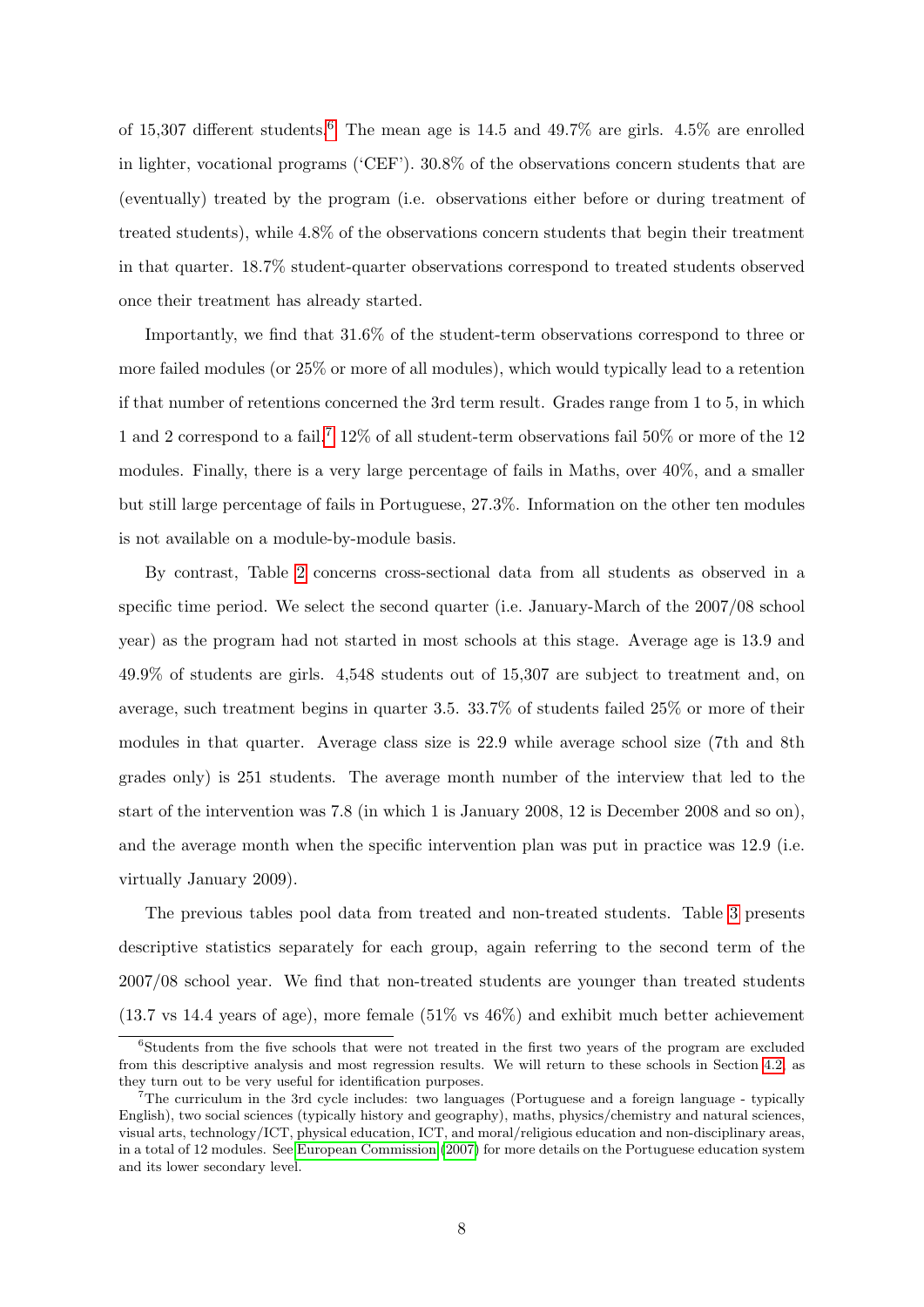levels (19.4% fail 25% or more modules vs 67.4% in the case of treated students). Similarly large gaps in performance are documented for the other measures of achievement, including fails in maths and Portuguese.

Another dimension of interest concerns the ten school districts where the EPIS program is active. Table [4](#page-28-0) presents descriptive statistics about some of the main dimensions of interest of the program on a district-by-district basis. This table makes clear the considerable heterogeneity across districts in terms of the sizes and numbers of schools and also the numbers of students. The latter variable ranges from 109 students in only one school (Aljezur district) to 3,423 students in 17 schools (Matosinhos). The percentage of interventions also varies considerably, from  $16.7\%$  (Setúbal) to  $56.9\%$  (Aljezur); however, their timing is less dispersed as it is in all cases between the third and fifth quarters, except in one instance - Paredes, the first school district where EPIS was implemented - when the average quarter falls between the second and third quarters. Differences in gender and age across school districts are very small, while achievement levels (overall retention and fails in maths or Portuguese) vary reasonably, more or less proportionately to the percentage of interventions.

Finally, we present a number of figures that report additional descriptive statistics from the EPIS program. For instance, Figure [2](#page-21-0) describes the number of students and their fail rates for which data are available in each term of each grade and school year. This figure makes clear an interesting phenomenon about the evolution of grades across the three terms of a school year: grades tend to be much lower (i.e. more cases in which there are 25% or more fails) in the first and second terms when compared to the third and final (and so decisive) term. This may be related to the fact that it is the third term result that will determine if the student progresses, although that decision involves some discretion that can be exercised by teachers. Moreover, the third term grade is also supposed to reflect the overall performance of the student over that term and the previous two terms, a feature that makes it more surprising to observe such a pronounced fall in fail rates from the second to the third term. Furthermore, similar findings are documented for the specific cases of maths and Portuguese - Figure [3](#page-22-0) and the 50%-or-more fails and actual retention levels - Figure [4.](#page-23-0)

Figure [5](#page-24-0) describes the number of interventions by quarter and the average school year and age of the students that are involved in each intervention timing. As indicated before, most interventions start in the third and fourth quarters (ie April to June 2008 and September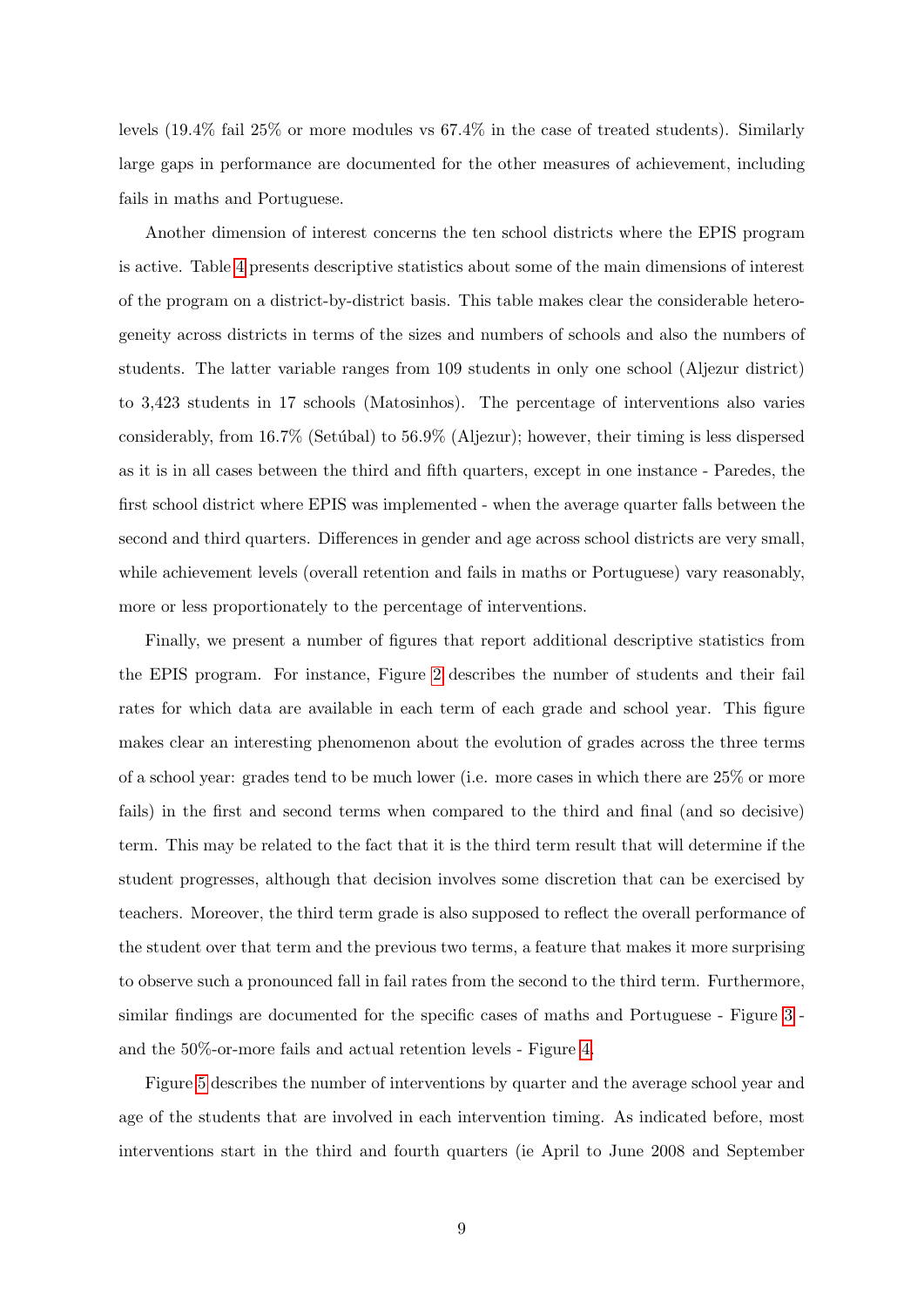to December 2008). In the first case, students' school year ranges between the 7th and 8th, while in the second case their grade ranges between the 8th and 9th. Similarly, in the first case their average age is 14 while in the second case it is already 14.5.

# <span id="page-9-0"></span>4 Results

We estimate the main effects of the introduction of the EPIS program from student achievement equations, inspired on a linear probability model framework. Specifically, we estimate equations based on three-term differences (i.e.  $\Delta y_{it} = y_{i,t} - y_{i,t-3}$ ) of the 25%-or-more-fails dichotomous variable  $(y_{it})$ , as follows:

<span id="page-9-2"></span>
$$
\Delta y_{it} = \beta_1 EPIS_{it} + X_{it}'\beta_2 + \alpha_i + \tau_t + u_{it}. \tag{1}
$$

In most specifications,  $\Delta y_{it}$  is a variable referring to student *i* in term *t* that takes value one if the student failed three or more modules (out of a total of 12 modules) in term t but not in term t−3. If the student does not change her status (i.e. failing three or more modules in both t and  $t-3$  or not failing three or more modules in both t and  $t-3$ ), the value of the dependent variable is 0. Finally, if the student improves from failing three or more modules (out of a total of 12 modules) in term  $t - 3$  but not doing so in term t, then the dependent variable will take value -1.

 $EPIS_{it}$  is a dummy variable equal to one if student i begins her EPIS intervention in period t (and zero otherwise),  $\alpha_i$  is a student fixed effect and  $\tau_t$  is a comprehensive time fixed effect (a dummy variable for each academic year/term/school year combination). This very detailed set of time effects follows from the evidence reported in Section [3](#page-6-0) of marked time effects, in particular a steep decline in fails from the first and second terms to the third term.<sup>[8](#page-9-1)</sup> Finally,  $X$  is a vector of time-varying control variables, including age dummies, a dummy variable for first-sit/resit status and a dummy variable indicating the type of program (one if vocational).

Now turning to the results, panel A of Table [5](#page-29-0) considers a streamlined version of equation [1](#page-9-2) which excludes all control variables except for the time and student fixed effects. The first

<span id="page-9-1"></span><sup>&</sup>lt;sup>8</sup>There is also evidence that upper secondary school national exam marks fluctuated considerably over some of the years we cover here (?). Some of those fluctuations may also have occurred at the lower secondary level and our detailed time effects should take them into account.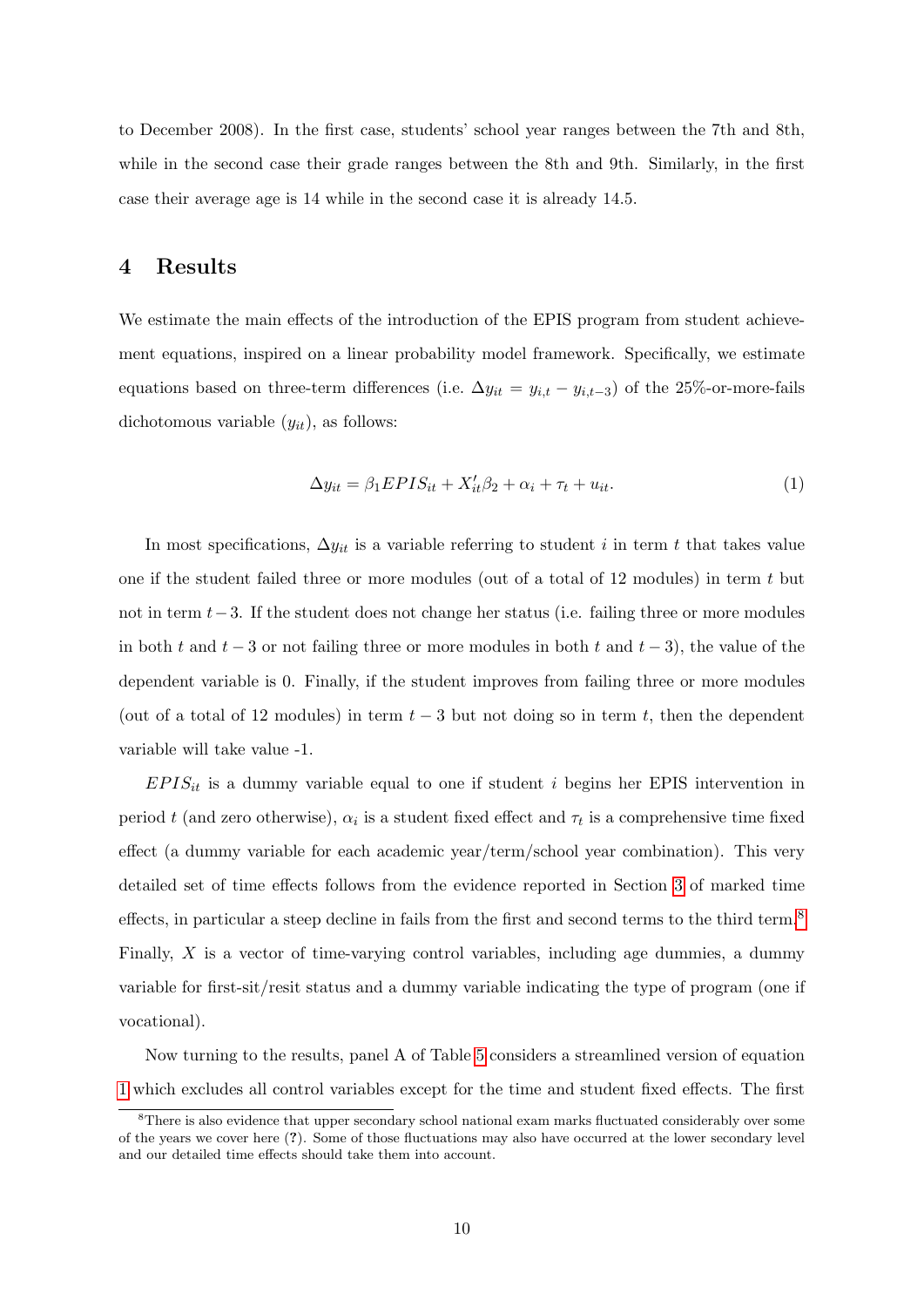result (column A) also excludes student fixed effects and finds that, in a pooled cross-section analysis, students subject to the EPIS program are 9.2 percentage points less likely to fail than other students. This result is robust to the inclusion of student fixed effects on top of the time effects mentioned above as the EPIS coefficient again exhibits a large and statistically significant magnitude: -9.1 percentage points (column B).

These two results suggest that the EPIS program has an important effect in terms of cutting (likely) retention - or, more precisely, in terms of reducing quarterly grades that involve 25% or more fails. Moreover, when considering actual retention (a dependent variable that is equal to the difference in 25% or more fails variable for terms 1 and 2 but considers the difference in the actual decision regarding progression in the case of term 3), the effect increases, to -10.5%. The difference between the two estimates suggests that the EPIS program has additional effects on top of the reduction in the number of failed modules that prompted the discretion awarded to teachers to decide on the retention of borderline cases. For instance, EPIS students may have exhibited progress in behavioural domains that can be taken into account by teachers. On the other hand, the EPIS effect appears to be weaker in terms of reducing the prevalence of more extreme cases of (likely) retention, namely when students fail 50% or more of their modules in a term. In this case, the coefficient falls to -4.3 percentage points (column D), although it remains highly significant.

At least part of these results could be driven by the selection of students into treatment, a hallmark of the program itself. Indeed, there are still important elements of time-varying heterogeneity that may need to be acknowledged as they could correlate with treatment status. This may matter despite the fact that we already control for time-invariant (observed and unobserved) heterogeneity. For instance, some students will have been retained and therefore will be resiting the same modules in the following year, which is likely to facilitate their progression (students that are retained have to resit all modules, even those they have passed in their first sit). If such students were entering the EPIS program at the same time as they are repeating a year and this were not controlled for, then one may mistakenly attribute to the program an effect that should instead be imputed to the repetition of the year. In particular, if resiting a year facilitates progression, then our estimates of the EPIS effect on retention would be biased downward.

In order to address this potentital problem, Panel B of Table [5](#page-29-0) presents the results of the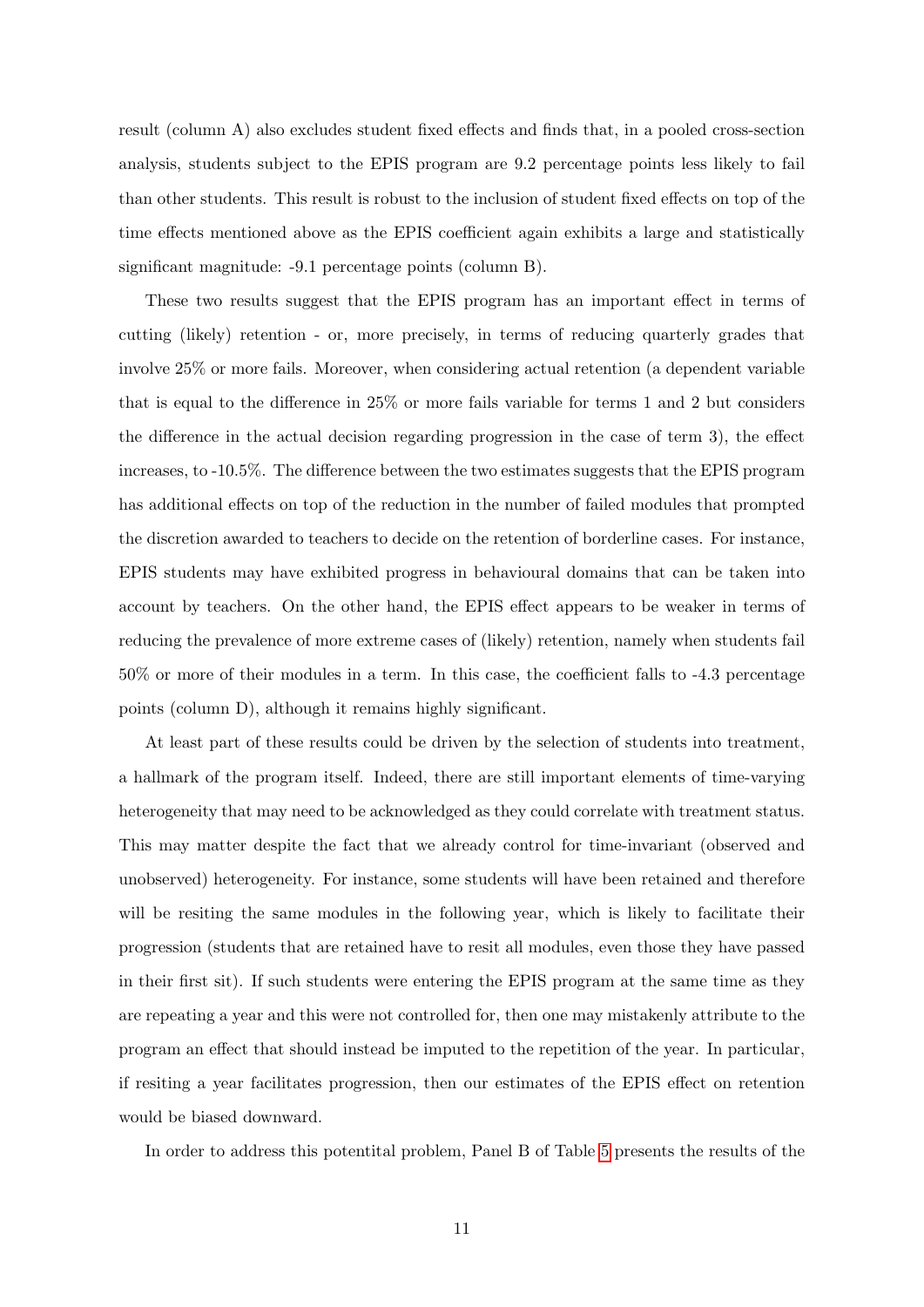same specification adopted above (in Panel A) but now including several time-varying control variables: a set of age dummies, a dummy variable (Vocational) equal to one if the student is attending a vocational course (CEF), typically only available for students aged 15 and above (who will therefore typically be repeating a grade), and a dummy variable (Retention) equal to one if the student is resitting the same school year as in the year before. Column A indicates that these time-varying variables can play an important role in the estimation of the EPIS effect, as suggested above, as the coefficient falls considerably to -4.6 percentage points. However, most EPIS coefficients from specifications with control variables prove to be quite close to the result in the counterpart specification without such controls, although generally smaller. For instance, in the case of column B, panel B presents a coefficient of -9.0 percentage points (significant at the 0.1% level), which compares with -9.3 percentage points in panel A. The fact that the time-varying controls make such little difference to the estimates of the EPIS effects (except in the specification without student fixed effects) is reassuring in terms of the assumption of random treatment conditional on time-invariant differences made in difference-in-difference panel data methods.

The results on the control variables are also interesting in themselves, namely in terms of the understanding of the determinants of achievement at the school level [\(Lazear 2001\)](#page-19-9). For instance, we find that students taking the more vocational-oriented programs are less likely to fail. It is unclear if this is due to the selection of students into these programs or a causal effect of the vocational programs themselves. Both effects are estimated with precision and exhibit large magnitudes; in the latter, perhaps more likely, case, the reduced fail rate may be driven by a better match between the syllabus and the students interests and/or easier requirements to pass.

Overall, these results indicate that the EPIS program has a negative effect upon the probability of retention (or, more generally, of failing modules), of about 9 to 10 percentage points. Putting that number in context by considering the average retention level across all student-observations, in the second quarter of the 2007/08 school year, 67.4% (see Table [3\)](#page-27-0), the effect amounts to approximately at least one sixth of the mean level. If the benchmark figure was the retention levels in the last quarter, the relative magnitude of the effect would be even higher. On the other hand, the effects upon very low achievers (with 50% or more fails) are somewhat smaller.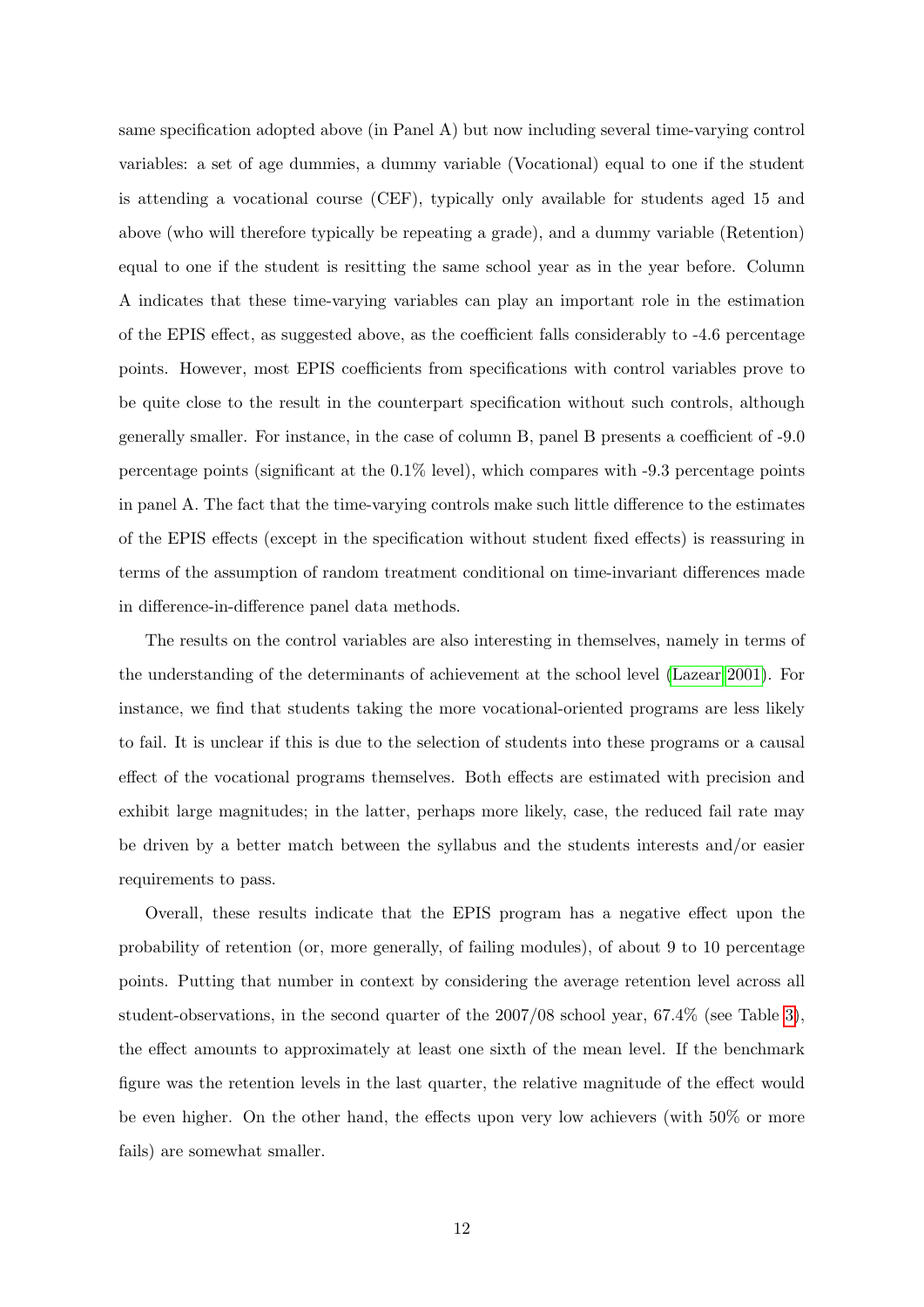#### 4.1 Cumulative effects?

Given the relatively large magnitude of the effect documented above, we turn next to the question of its timing. In particular, we want to know if the effect arises soon after the start of the intervention on each student or if the effect is instead a more gradual, perhaps monotonously increasing phenomenon and becomes significant only some time after the intervention began. This analysis may also help in terms of clarifying the scope for Hawthorne effects (Levitt  $\&$ [List 2009\)](#page-19-10), when individuals change their behaviour because they are subject to some form of monitoring, not necessarily because of the treatment itself. For instance, a case in which the EPIS effects occur immediately but then do not grow over time would be far more consistent with Hawthorne effects (and far less interesting from a policy point of view) than a situation in which the immediate effects are small or zero while the longer-term effects are larger.

We consider the empirical merits of this alternative interpretation by adapting equation [1](#page-9-2) and extending the range of indicators of the start of treatment:

$$
\Delta y_{it} = \beta_1^a EPIS_{i,t} + \beta_2^a EPIS_{i,t-1} + \beta_3^a EPIS_{i,t-2} + X_{it}'\beta_4^a + \alpha_i^a + \tau_t^a + u_{it}^a. \tag{2}
$$

All variables take the same meaning as before; while  $EPIS_{i,t-1}$  is a dummy variable equal to one if the student joined the program in the previous quarter and  $EPIS_{i,t-2}$  is a dummy variable equal to one if the student joined the program two quarters before. This set up allows one to estimate any cumulative effects from the reform - they will arise if the effects of treatments that take place less recently are stronger than those that take place more recently.<sup>[9](#page-12-0)</sup>

Table [6](#page-30-0) presents the results. We find that most specifications indicate stronger, negative effects when the intervention started earlier in terms of the comparison in achievement. For instance, column B indicates that the effect from an intervention that started two quarters before is -36.9 percentage points, while that effect drops to -16.1 and -12.3 percentage points when the intervention started one quarter before or in the same quarter, respectively. All coefficients are statistically significant at the 0.1% level.

<span id="page-12-0"></span><sup>&</sup>lt;sup>9</sup>The evaluation analysis conducted by EPIS staff follows a similar set up, although not distinguishing between different quarters of introduction of the program, and finds an increase in the probability of approval (non-retention) of 13.7 percentage points. Other differences with respect to the approach adopted here concern the control for retention status and other time-varying variables and for time fixed effects.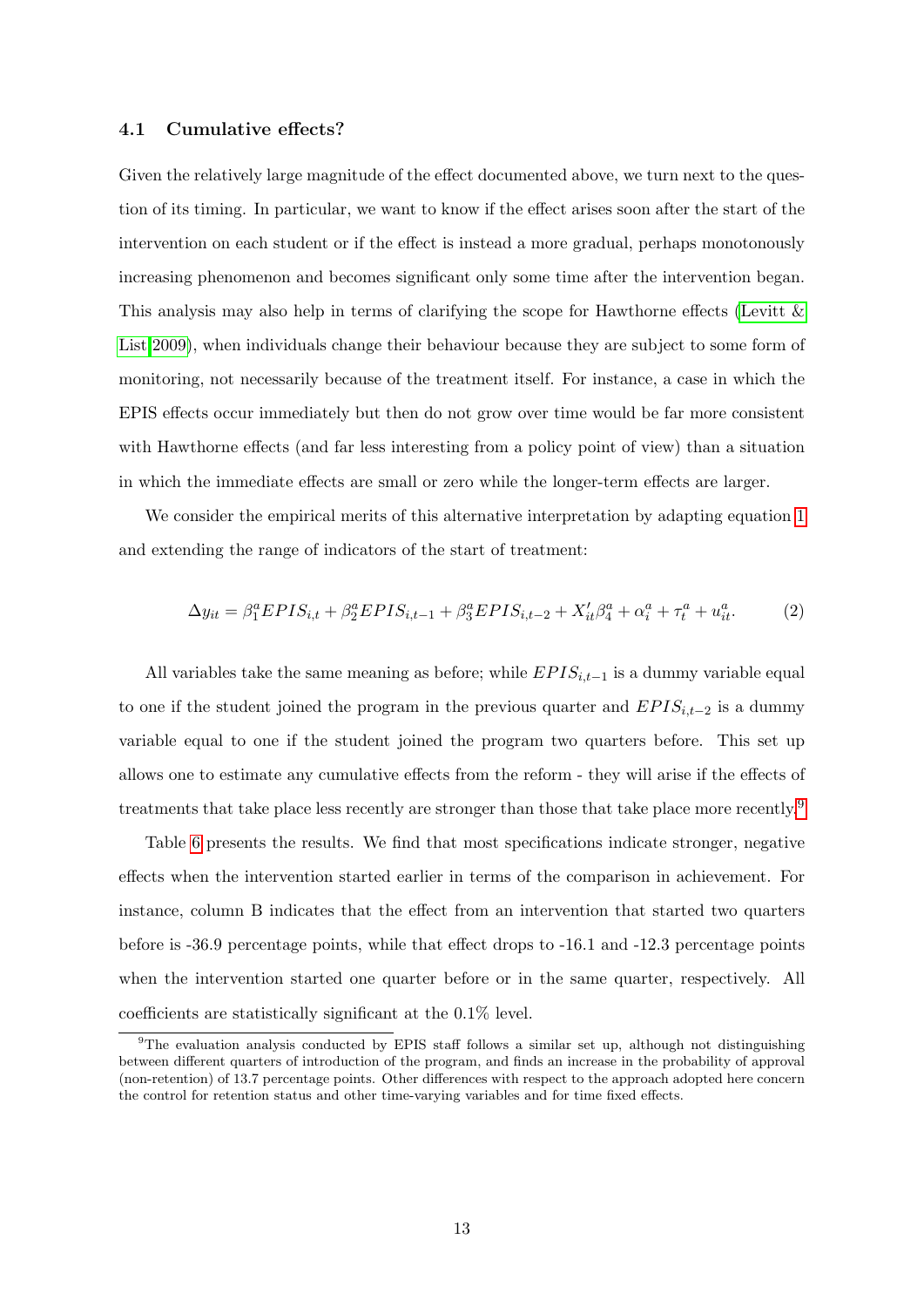#### <span id="page-13-0"></span>4.2 Quasi-experimental evidence

An evaluation exercise of this type must pay attention to the profile of the outcome of interest over time, in particular just before the intervention begins. The well-known Ashenfelter's dip stylised fact [\(Ashenfelter 1978,](#page-18-10) [Heckman & Smith 1999\)](#page-18-11) highlights the potential effect of selection in undermining the before-period comparison value used for estimation purposes. In our case, it could be that pupils enrolled into the program are those that are experiencing particularly poor grades due to transitory shocks. Once the shocks disappear, their grades would resume their earlier trajectories and their probability of retention would consequently also fall. However, this hypothesis would obviously challenge the causal interpretation of our findings so far. Indeed, it would mean we were regarding the improvement in grades subsequent to the shock as the effect of the program when in fact it was due (at least in part) to a regression to the mean phenomenon.

Here we examine this hypothesis in more detail drawing on a natural experiment related to the staggered introduction of EPIS across schools. In particular, in a specific district (Amadora) only part of those schools were intervened in the first two years of the program recall the statistics reported in Table [4](#page-28-0) and discussed in Section [3.1.](#page-6-2) This happened because it was not possible to obtain enough EPIS staff to implement the program in all schools due to timing and planning constraints. It was then decided to focus on schools whose students had lower achievement levels, even if practical issues, including schools' openness towards the EPIS program, also affected the selection process. However, detailed data on student achievement and background was obtained from all schools in the district, including those where the intervention was delayed.

We draw on this event to estimate a difference-in-difference matching (DDM) model. In the first stage, we assemble a matched sample of treated students, from schools that participated in the program (i.e. treated students in 'treated' schools) and comparable students from schools that did not participate in the program. In order to ensure that the two samples are as comparable as possible, we focus on students based in other schools in the same district or in a neighbouring district (Odivelas).[10](#page-13-1) In the second stage, we use that matched sample to estimate the effects of the program. In other words, we use students from non-treated schools that are (very) similar to treated students from treated schools as counterfactuals to estimate

<span id="page-13-1"></span><sup>&</sup>lt;sup>10</sup>Matching the two samples proved less satisfactory when considering the full sample of treated schools but the qualitative results - available upon request - are unchanged.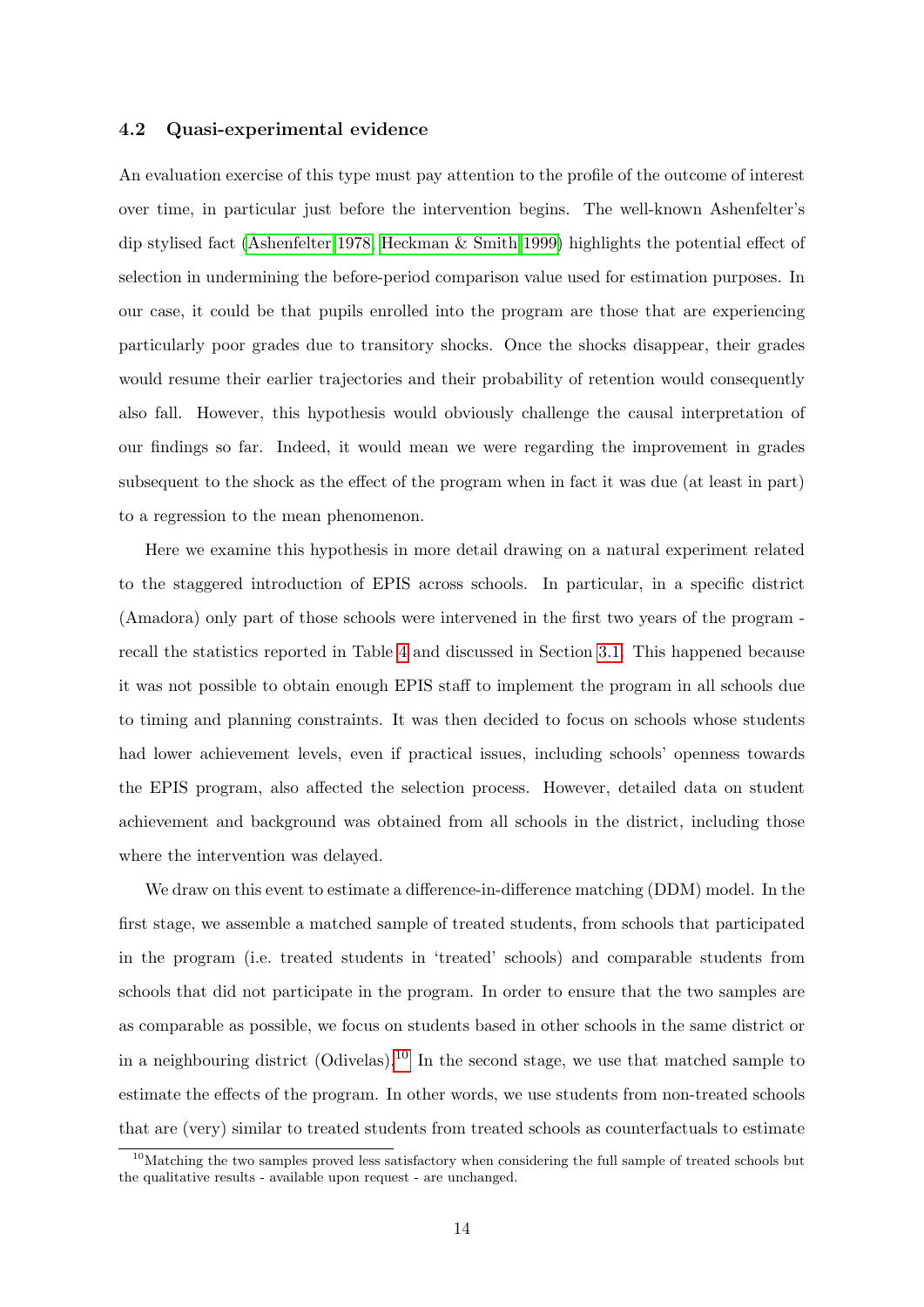the effect of the EPIS program.

Tables [7](#page-31-0) and [8](#page-32-0) report the results from the matching exercise, based on the estimation of a propensity score and the imposition of a common support between the two samples. The very long list of matching variables allows one to argue that the scope for unobserved heterogeneity across the two samples to drive the results is limited. Moreover, the test of the equality of the means of each variable across the two samples is not rejected in all cases, which is evidence of the quality of the matching.

Finally, when estimating the effects using the new sample, we found results that are consistent with the main findings from the full sample of treated schools - see Table [9.](#page-33-0) Panel A (based on current term effects as in Panel B of Table [5](#page-29-0) and equation DID1) indicates coefficients that are always negative, in three cases significantly so (at least at the 5% level), and of similar magnitudes than in the main sample, even if on the lower bound. Moreover, when also considering the effects from the introduction of the program in the previous quarter or the quarter before, the point estimates of those earlier quarters tend to increase considerably (in absolute value), as in the equivalent results based on the full sample. Although the precision of these estimates falls in some specifications, this can be attributed to the smaller sample sizes.

Overall, we take these estimates to support a causal interpretation of the main results in this paper. Students that enter the EPIS program exhibit significant declines in their fail rates. The results are robust to the comparison of students subject to the program's interventions with very similar students but that are not involved in the program at the same time because their schools only joined EPIS later.

# <span id="page-14-0"></span>5 Extensions

#### 5.1 Alternative specification

Here we consider a new form of equation [1](#page-9-2) in which the dependent variable is equal to one if the student fails (i.e. fails 25% or more of her modules in a given quarter):

$$
y_{it} = \beta_1^b EPIS_{i,t}^* + X_{it}'\beta_2^b + \alpha_i^b + \tau_t^b + u_{it}^b.
$$
 (3)

This specification is based on a new version of the EPIS variable, which is now equal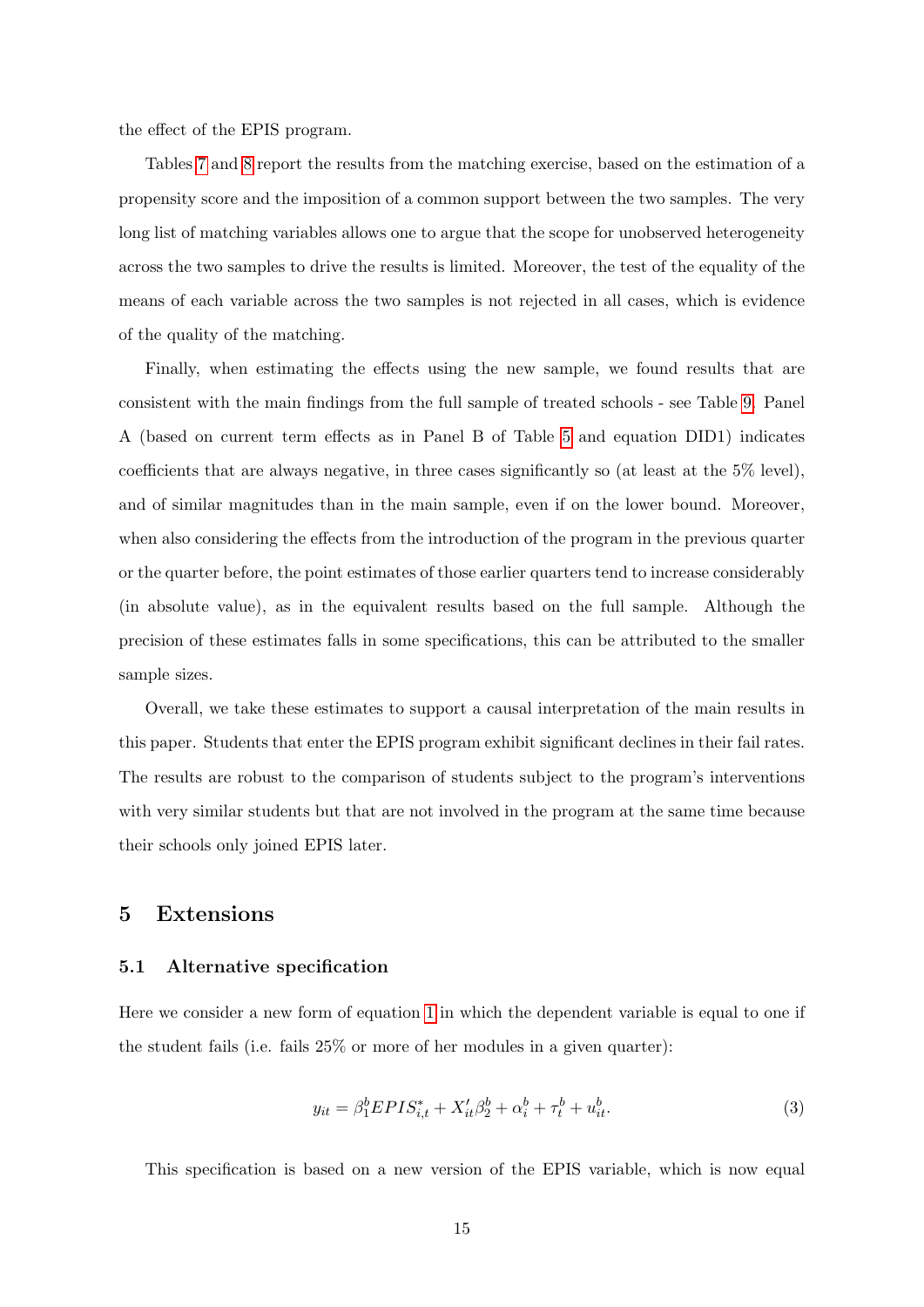to one from the moment the program is introduced. This allows one to compare the mean achievement levels before and after the student is exposed to the program.

Table [10](#page-34-0) presents the results. We find in Panel A that, except in the case that excludes student fixed effects (column A), EPIS status decreases the probability of failing. The magnitude of the effects is again very similar to the results documented in our benchmark specification. Moreover, the results are again particularly robust to the addition of vocational program and retention status controls. For instance, the EPIS effect moves from -9.1 percentage points in the specification B of Panel A to -9.3 in the same specification but with the additional two control variables (plus age dummies).

#### 5.2 Additional robustness tests

To test the robustness of the results to other data sources, we conducted a simple differencein-differences analysis based on national exams data. These exams are compulsory for 9th grade students, provided they are not retained (see ? for more details on the data used and the structure of the examinations). Our goal is to assess the extent to which school-level grades and number of exams are affected by the EPIS program.

We do find evidence of a decline in the national exam marks and an increase in the number of exams. However, point estimates are not always very precise (results available upon request), which we explain taking into account the relative small number of students involved that reached the national exam level. In this case, the results are consistent with the main findings in the paper, in that the reduction of fails and retention would increase the number of students entitled to sit the national exams. Moreover, to the extent that these marginal students are below the mean achievement levels in their schools, the school-level results would fall, as they do in the data.

In another analysis, we consider two additional dependent variables: the students' achievement in maths and in Portuguese. The dependent variable in this case is the three-term difference in a dummy variable equal to one if the student fails maths (or Portuguese). The results - presented in Table [10](#page-34-0) - suggest that the effects of these two specific modules are smaller than in the more encompassing cases of across-the-board fails considered before. These effects can be explained by the possibly different nature of maths and Portuguese, namely in terms of their greater intensity in cognitive skills.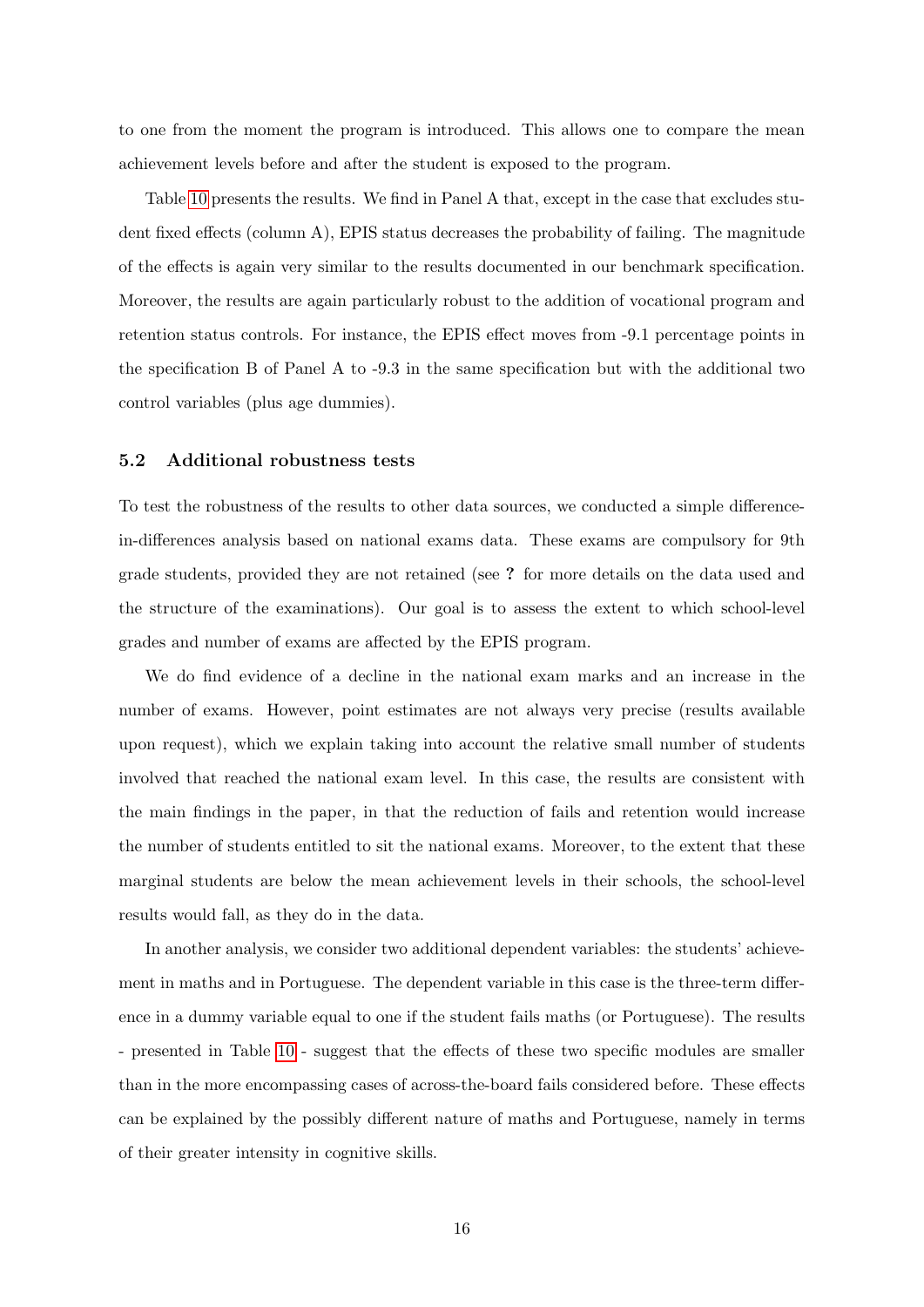We also examined if the effects of the program differ across students depending on the workload of their EPIS staff (the 'mediadores'). In fact, the standard deviation of the load across the 63 staff in mid 2008 is 30.5, which compares with an average load of 72.3 students, thus highlighting some scope for dispersion in the intensity of treatment across schools. We then split the sample between students of low-load agents (up to 90% of the mean) and students of high-load agents (110% or more of the mean). Finally, we run our benchmark specification separately for each group of students. Perhaps somewhat surprisingly, our results (not shown but available upon request) indicate that the effects of the program appear to be stronger for students under high-load EPIS staff than for students under low-load colleagues. These results suggest that staff and/or their load are not allocated randomly.

Finally, we check whether the main results differ depending on the students' gender. Table [12](#page-36-0) replicates our main analysis but splitting the entire sample between boys and girls. The results indicate that the EPIS effects are present in the two cases. However, the program appears to be somewhat stronger in the case of girls. For instance, when considering the dependent variable based on 25% or more fails, the effect of EPIS for boys is -7.5 percentage points while the effect for girls is -10.7 percentage points.

#### 5.3 Cost-benefit analysis

Here we offer a simple back-of-the-envelope cost-benefit analysis of the program.We consider the (wage) cost of each EPIS staff (approximately 25,000 euros per year), the main variable cost of the program, and then multiply it by the total number of mediators (65, even if some of those are teachers paid by the Education department). We then divide that product by the number of non-retained students that are estimated to have been able to progress as a consequence of the program intervention  $(10\%$  to  $30\%$  of 5,000). This results in a cost of approximately 1,000 to 3,250 euros per student that otherwise would have failed her year.

These figures should be compared with estimates of the cost of one year of schooling, which can be estimated at around 3,000 euros per year (e.g. if the Education Department paid tuition fees charged by private schools, when there are no public schools available in a specific region). In this case, the program would be - in the worst possible case - just about cost effective. However, when taking into account any other gains for the students that are not retained, not to mention the externalities of education (??), the program moves decidedly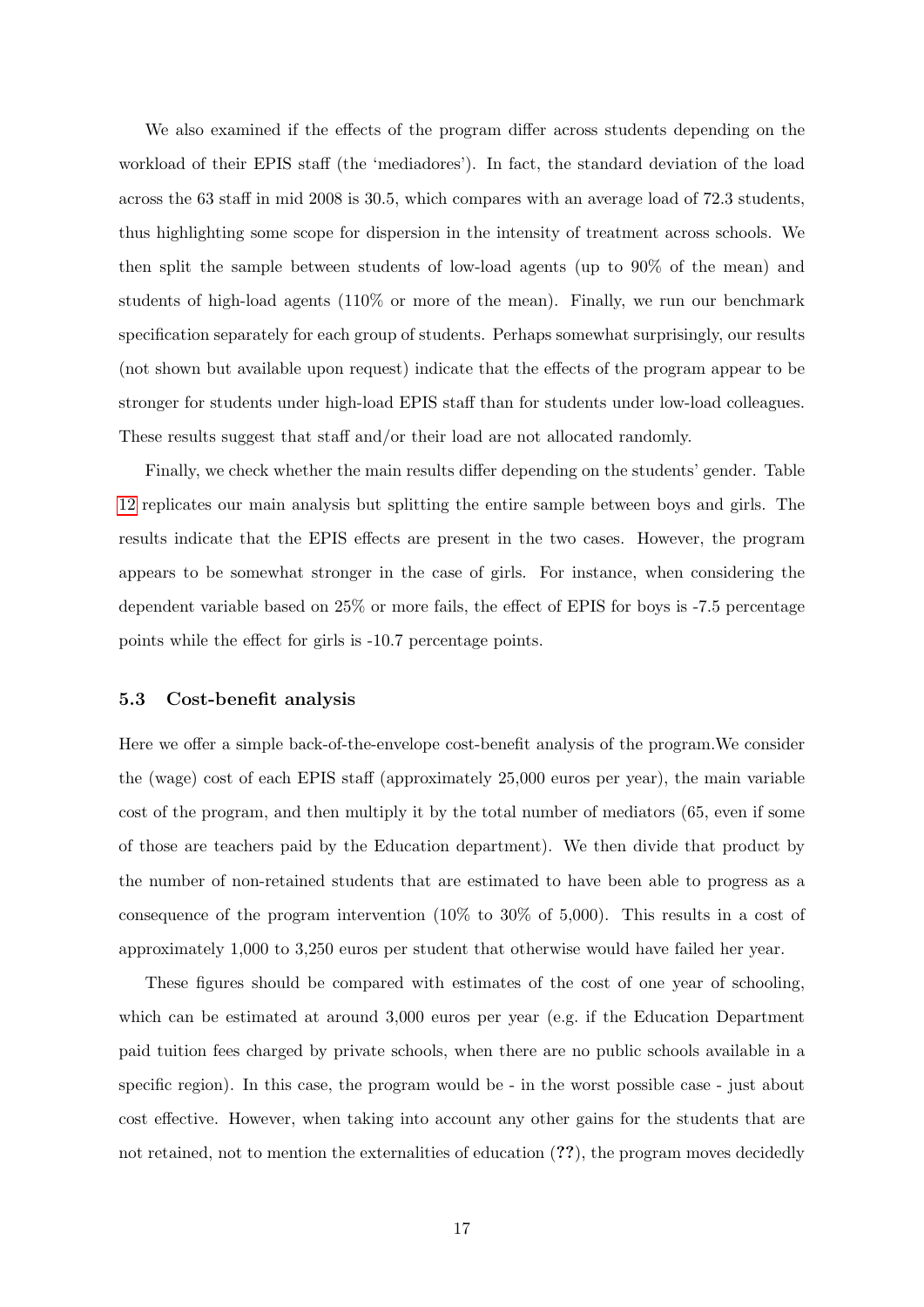into the cost effective range. The same would apply the longer lasting are the program effects.

# <span id="page-17-0"></span>6 Conclusions

The substantial dispersion of schooling levels in workforces around the world have prompted governments to launch a number of programs that seek to enhance academic achievement levels, in particular of disadvantaged pupils. Most of these programs involve some form of remedial education, where students that perform poorly receive extra tuition targeted at cognitive skills. However, at the same time that the causal effects of many of these programs have been shown to be small at best, there is increasing awareness of the role of non-cognitive dimensions (motivation, discipline, self-esteem, etc) in terms of pupil achievement [\(Heckman](#page-18-5) [& Rubinstein 2001,](#page-18-5) [Heckman et al. 2006\)](#page-18-6).

This paper addresses the potential of interventions that focus on non-cognitive skills by presenting empirical evidence about the effects of the EPIS program. This is an original, large-scale program that seeks to improve achievement and reduce retention and early school leaving by strengthening students' non-cognitive skills. So far, the program already targeted 15,000 lower-secondary students in 85 Portuguese state schools. EPIS is original also due to its screening of all the students in the participating schools, ensuring that the resources invested by the program - mostly the program staff time, typically devoted to small-group or one-on-one sessions - are only spent on the students that are likely to need the intervention the most.

We explore the rich longitudinal data on all students (treated and non-treated) and the differences in the roll-out of the program across and within schools to identify the effects of the program upon student achievement. In particular, we exploit the fact that, for a subgroup of schools, the intervention stage of the program was deferred due to operational constraints, even if data and diagnostics were collected as in other schools. Our evidence indicates that, unlike many remedial programs, EPIS had a significantly positive effect in terms of improving the achievement levels of treated students. The probability that a student is retained falls by at least 10 percentage points. This effect increases to up to 30 percentage points when considering cumulative effects. Moreover, our results also indicate that the program is cost effective.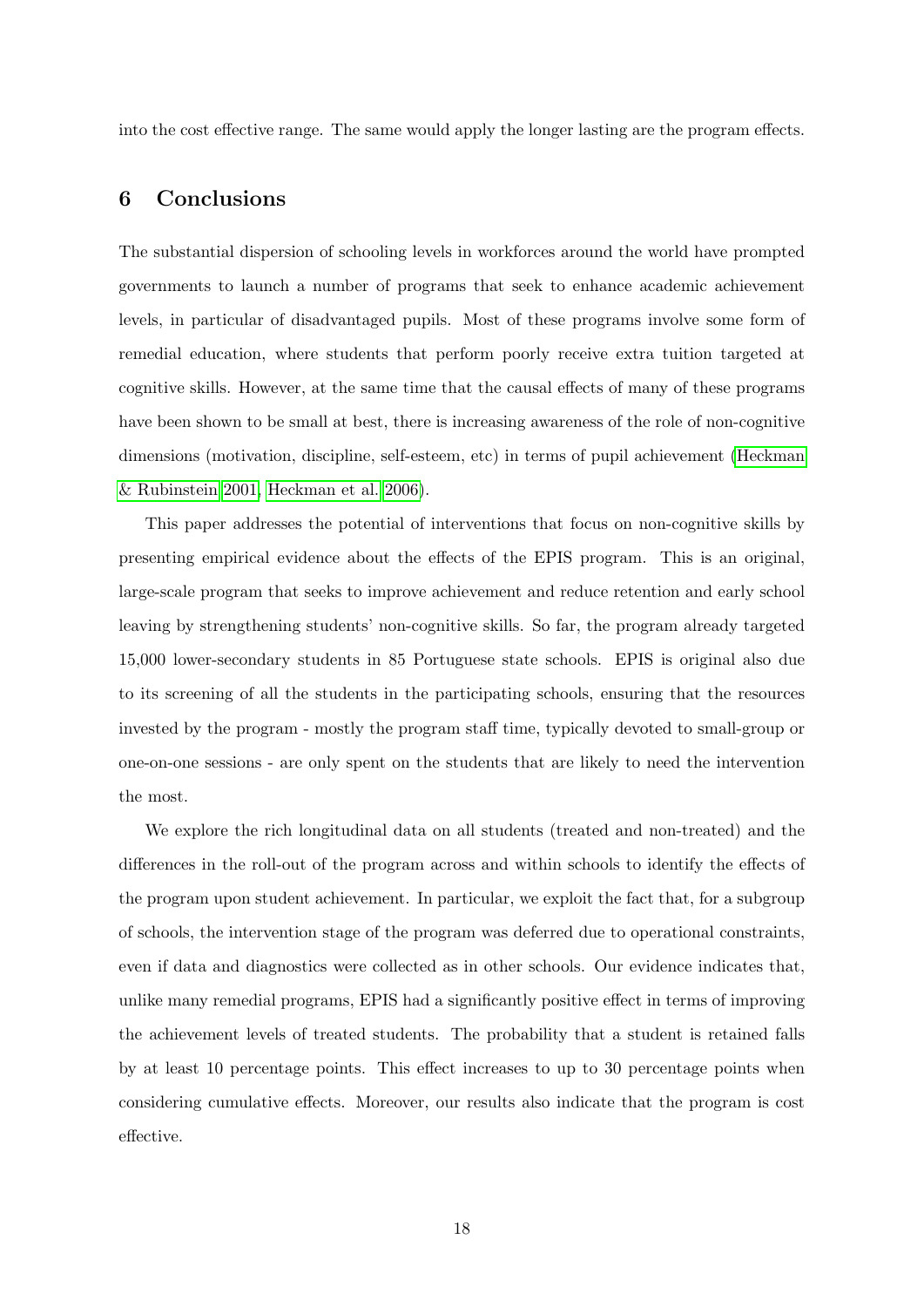# References

- <span id="page-18-7"></span>Aaronson, D., Barrow, L. & Sander, W. (2007), 'Teachers and student achievement in the Chicago public high schools', Journal of Labor Economics 25, 95–135.
- <span id="page-18-10"></span>Ashenfelter, O. C. (1978), 'Estimating the effect of training programs on earnings', Review of Economics and Statistics  $60(1)$ , 47-57.
- <span id="page-18-4"></span>Banerjee, A. V., Cole, S., Duflo, E. & Linden, L. (2007), 'Remedying education: Evidence from two randomized experiments in India', Quarterly Journal of Economics 122(3), 1235–1264.
- <span id="page-18-9"></span>European Commission (2007), The education system in Portugal, Eurybase report.
- <span id="page-18-3"></span>Glewwe, P. & Kremer, M. (2006), Schools, Teachers, and Education Outcomes in Developing Countries, Vol. 2 of Handbook of the Economics of Education, Elsevier, chapter 16, pp. 945– 1017.
- <span id="page-18-1"></span>Heckman, J. & Carneiro, P. (2003), Human capital policy, NBER Working Papers 9495.
- <span id="page-18-5"></span>Heckman, J. J. & Rubinstein, Y. (2001), 'The importance of noncognitive skills: Lessons from the GED testing program', American Economic Review 91(2), 145–149.
- <span id="page-18-11"></span>Heckman, J. J. & Smith, J. A. (1999), 'The pre-programme earnings dip and the determinants of participation in a social programme. Implications for simple programme evaluation strategies', Economic Journal 109(457), 313–48.
- <span id="page-18-6"></span>Heckman, J. J., Stixrud, J. & Urzua, S. (2006), 'The effects of cognitive and noncognitive abilities on labor market outcomes and social behavior', Journal of Labor Economics 24(3), 411– 482.
- <span id="page-18-8"></span>Holmlund, H. & Silva, O. (2009), Targeting non-cognitive skills to improve cognitive outcomes: Evidence from a remedial education intervention, IZA Discussion Paper 4476.
- <span id="page-18-2"></span>Jacob, B. A. & Lefgren, L. (2004), 'Remedial education and student achievement: A regression-discontinuity analysis', Review of Economics and Statistics 86(1), 226–244.
- <span id="page-18-0"></span>Krueger, A. B. & Lindahl, M. (2001), 'Education for growth: Why and for whom?', Journal of Economic Literature  $39(4)$ , 1101-1136.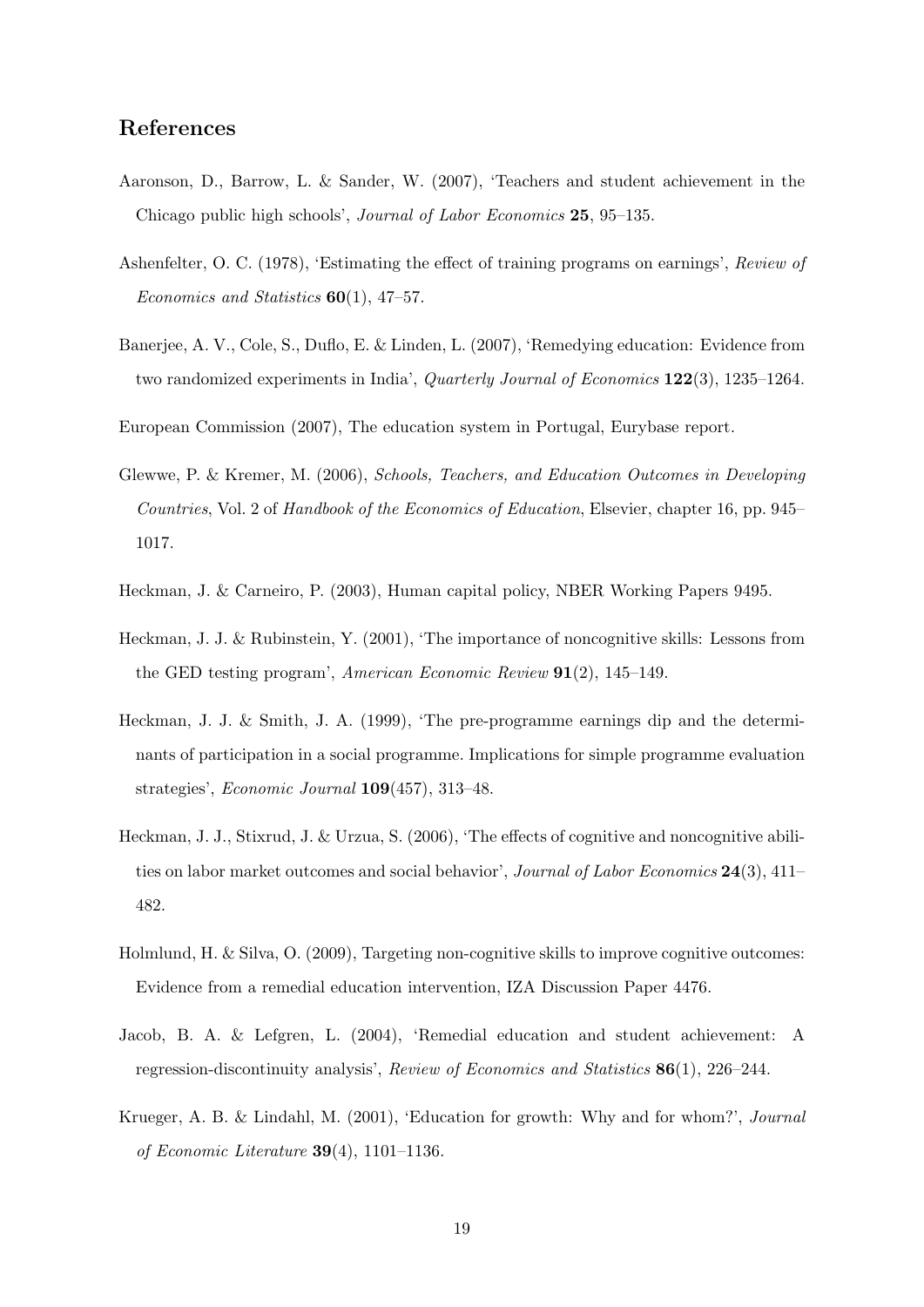- <span id="page-19-5"></span>Lavy, V. (2009), 'Performance pay and teachers effort, productivity and grading ethics', American Economic Review 99, 1979–2011.
- <span id="page-19-2"></span>Lavy, V. & Schlosser, A. (2005), 'Targeted remedial education for underperforming teenagers: Costs and benefits', Journal of Labor Economics 23(4), 839–874.
- <span id="page-19-9"></span>Lazear, E. P. (2001), 'Educational production', *Quarterly Journal of Economics* 116(3), 777– 803.
- <span id="page-19-3"></span>Lazear, E. P. (2003), 'Teacher incentives', Swedish Economic Policy Review 10(2), 179–214.
- <span id="page-19-1"></span>Leuven, E., Lindahl, M., Oosterbeek, H. & Webbink, D. (2007), 'The effect of extra funding for disadvantaged pupils on achievement', Review of Economics and Statistics 89(4), 721–736.
- <span id="page-19-10"></span>Levitt, S. D. & List, J. A. (2009), Was there really a Hawthorne effect at the Hawthorne plant? An analysis of the original illumination experiments, NBER Working Paper 15016.
- <span id="page-19-0"></span>Machin, S., McNally, S. & Meghir, C. (2004), 'Improving pupil performance in English secondary schools: Excellence in cities', Journal of the European Economic Association 2(2- 3), 396–405.
- <span id="page-19-7"></span>Martins, P. S. & Pereira, P. T. (2004), 'Does education reduce wage inequality? Quantile regression evidence from 16 countries', Labour Economics 11(3), 355–371.
- <span id="page-19-6"></span>Martins, P. S. & Walker, I. (2006), Student achievement and university classes: Effects of attendance, size, peers, and teachers, IZA Discussion Paper 2490.
- <span id="page-19-8"></span>Pereira, A. I., Goes, A. R., Ferreira, A. J., da Silva, C. F., Rijo, D., Barros, L. & Nossa, P.  $(2008)$ , Trabalhar para o sucesso escolar: Manual para técnicos, Texto Editora/EPIS.
- <span id="page-19-4"></span>Rivkin, S. G., Hanushek, E. A. & Kain, J. F. (2005), 'Teachers, schools, and academic achievement', Econometrica 73(2), 417–458.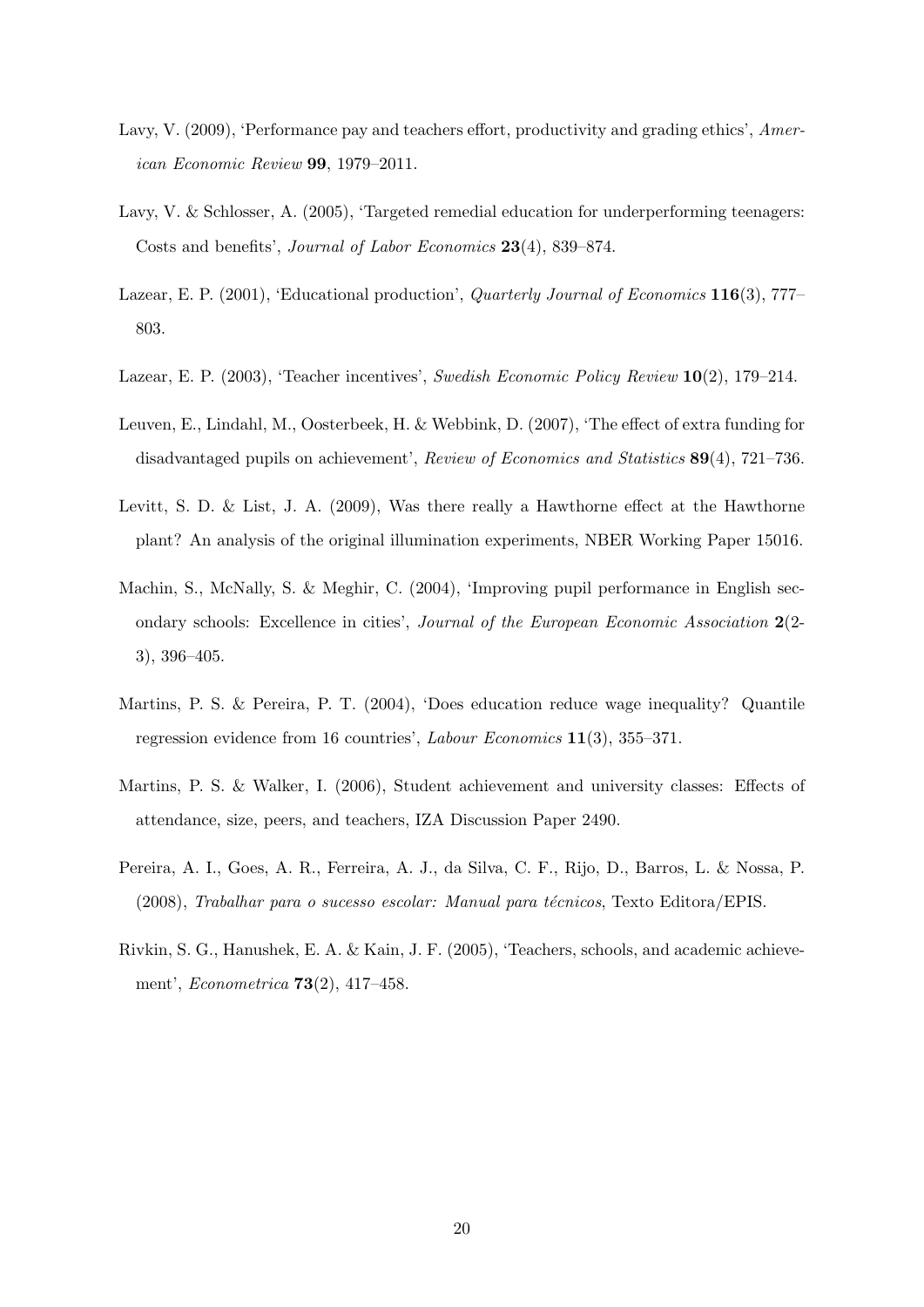# Figures

<span id="page-20-0"></span>

Figure 1: Percentage of 18-24 year olds not in training and with lower secondary schooling at most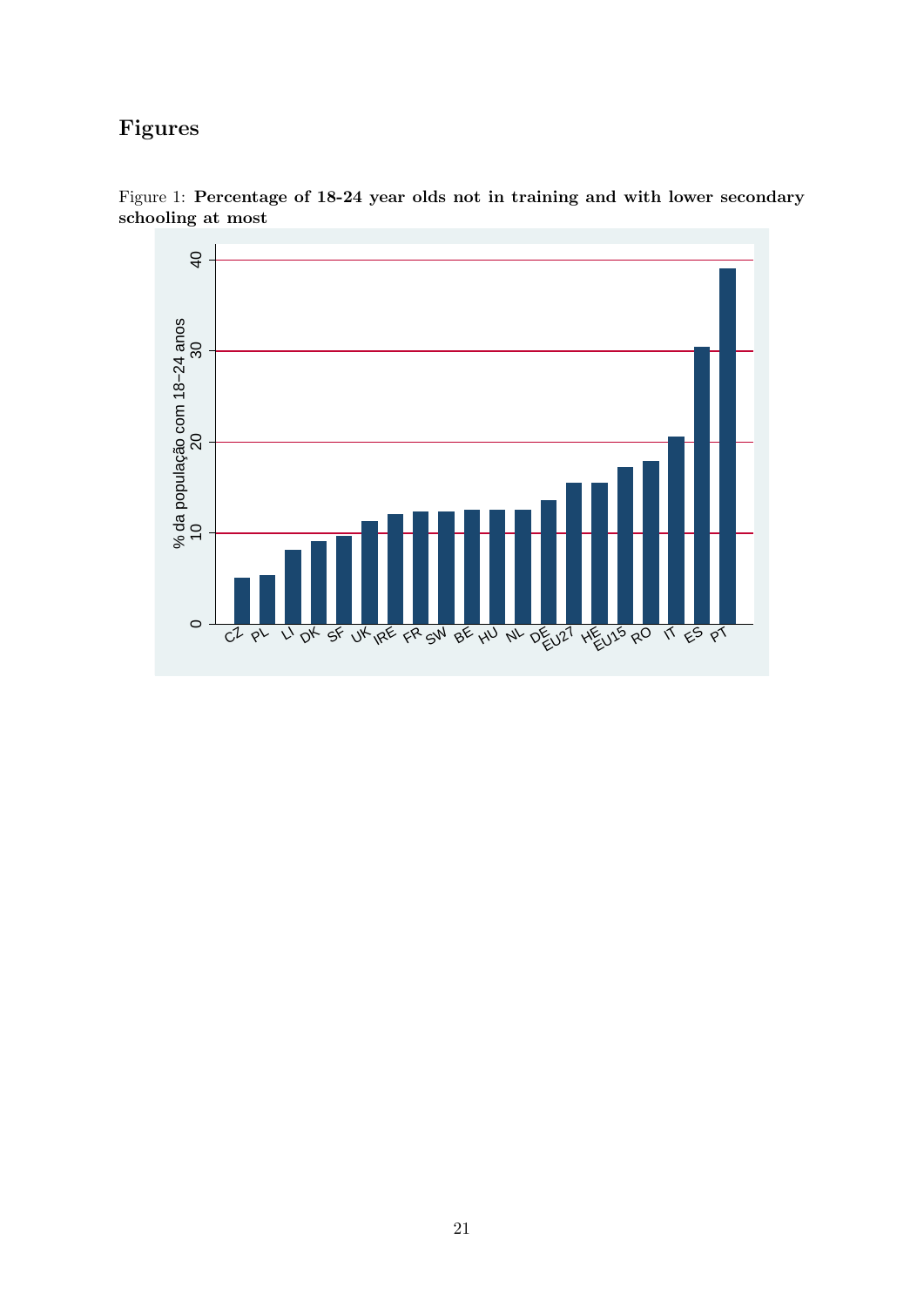<span id="page-21-0"></span>

Figure 2: Fail rate and number of students, by academic and civil years and term

Notes: '7th, 07/8' concerns students enrolled in the 7th grade in the school year 2007/2008; '8th, 07/8' concerns students enrolled in the 8th grade in the school year 2007/2008; '7th R, 08/9' concerns students enrolled in the 7th grade in the school year 2008/2009 that are repeating the grade; and so on. '1', '2', and '3' concerns the term (quarter): the first term runs from September to December, the second term from January to March and the third term from April to June.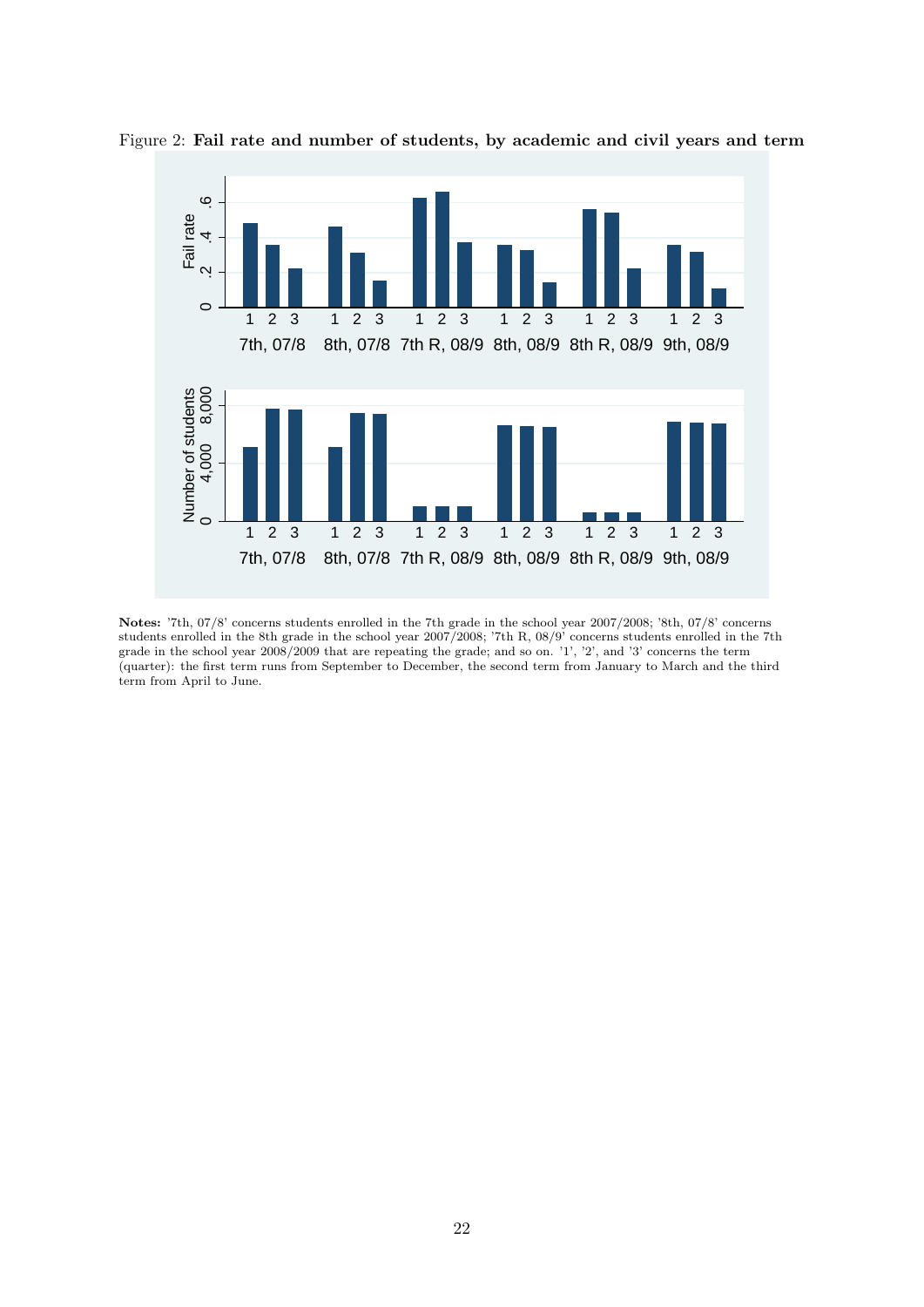<span id="page-22-0"></span>

Figure 3: Fails in Maths and Portuguese, by academic and civil years and term

Notes: 'Fail rates' refer to a result of 1 or 2 (out of 5) in a term. Only if the student obtains a result of 1 or 2 in the third term will the student fail the module. See notes to Table [2](#page-21-0) for more details.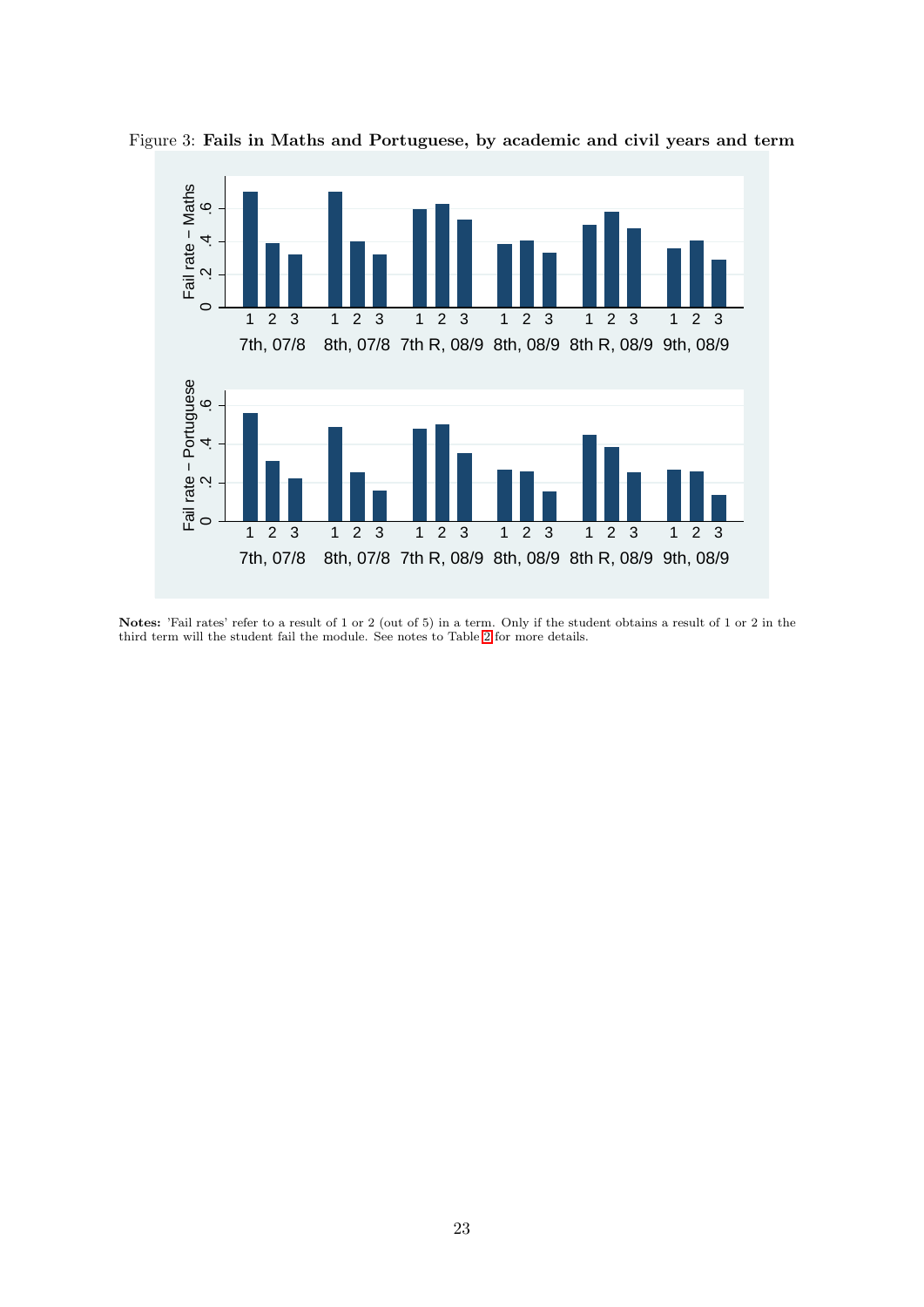<span id="page-23-0"></span>

Figure 4: 50% or more fails and retention, by academic and civil years and term

Notes: 'Actual retention' concerns students that fail to progress. This variable is equal by construction to 'Fail rate' in terms 1 and 2 but may differ in term 3 as the actual rules for progression vary from school to school and involve some discretion by teachers. See notes to Table [2](#page-21-0) for more details.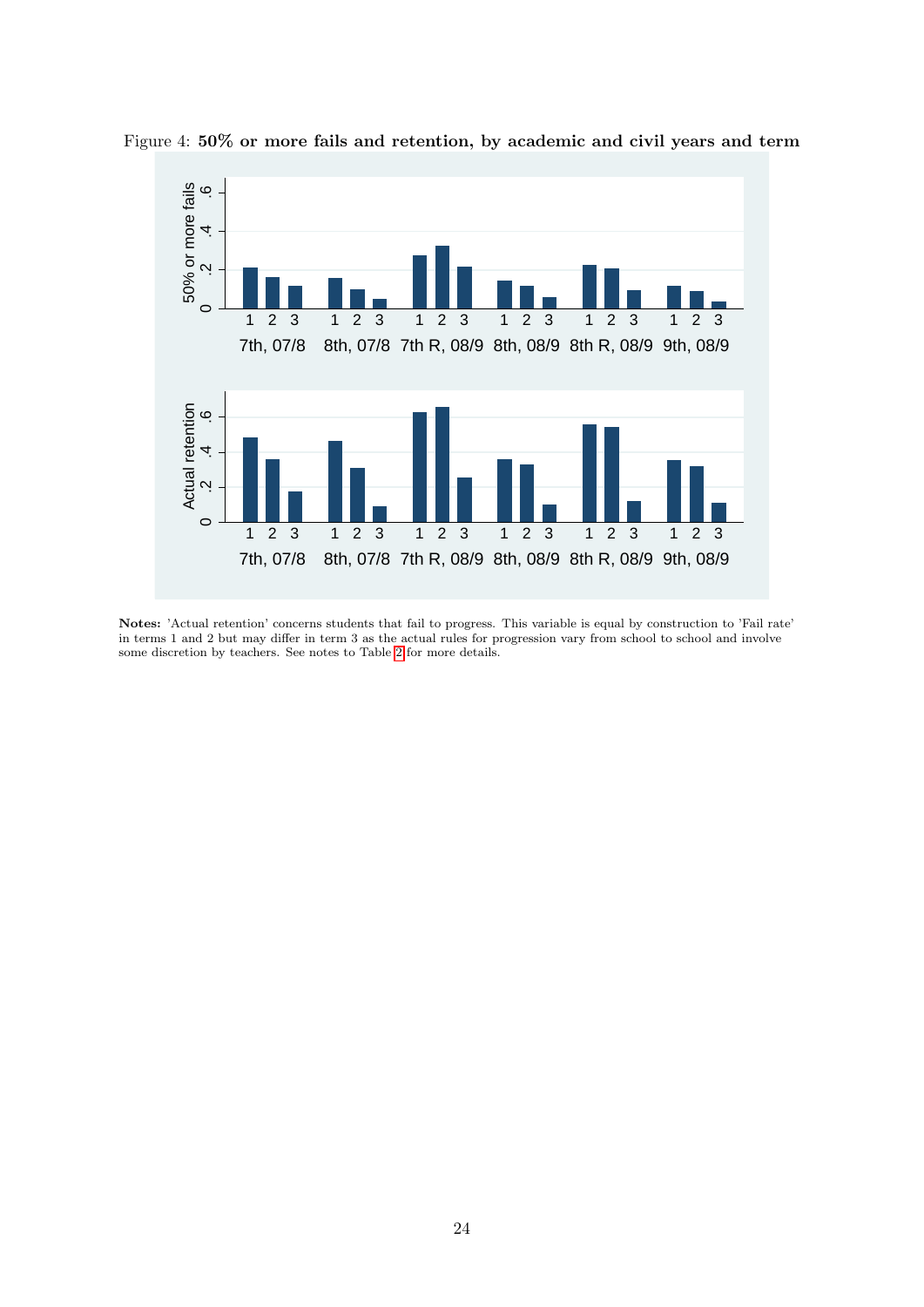

<span id="page-24-0"></span>Figure 5: Grade, age and interventions started, by year and term

Notes: The size of each circle indicates the number of students in each category. Quarter 1 corresponds to the first term of the 2007/08 academic year; quarter 2 corresponds to the second term of the 2007/08 academic year; and so on until quarter 7 (first term of the 2009/10 academic year). See notes to Table [2](#page-21-0) for more details.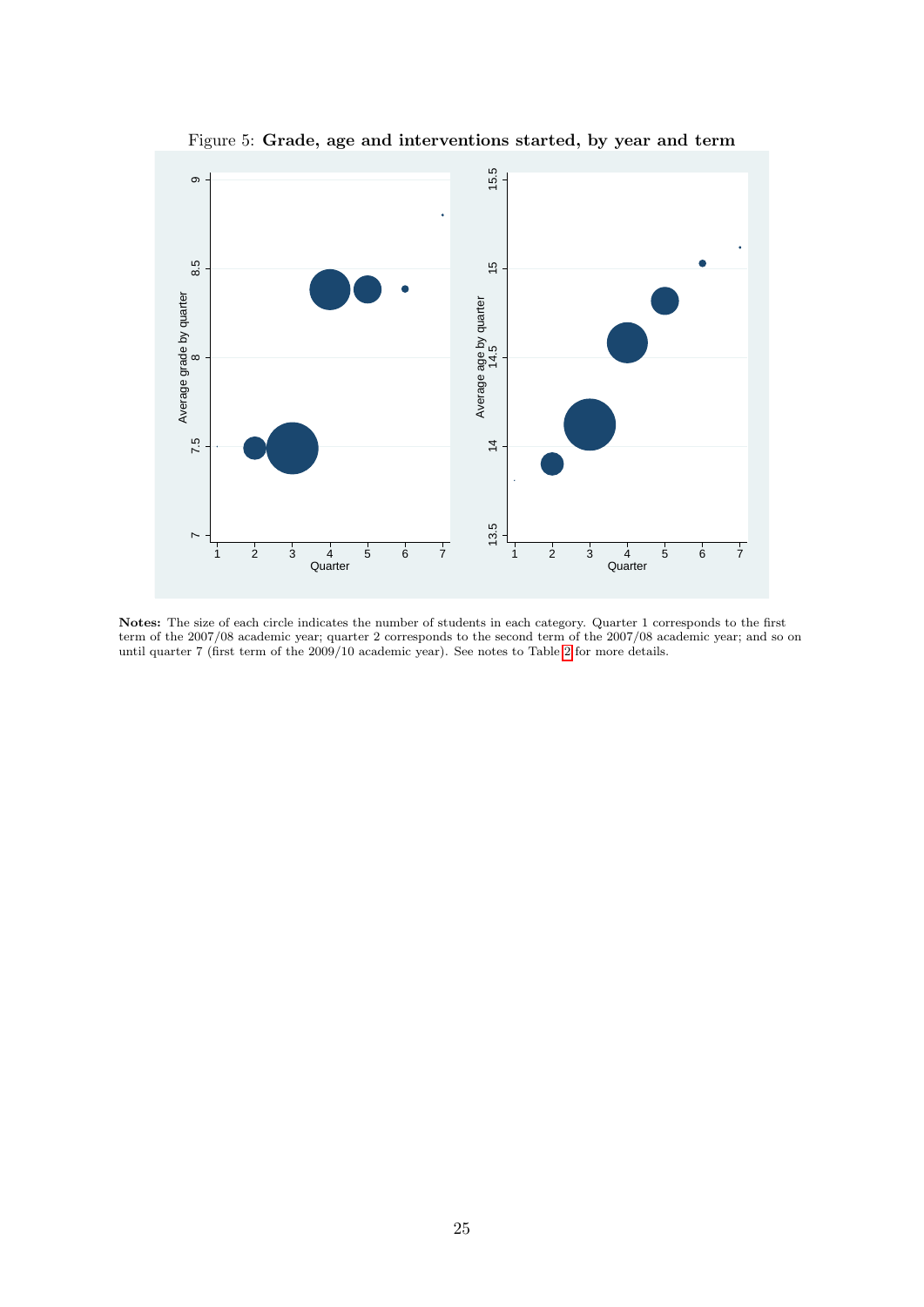# Tables

| Variable                    | Mean   | Std. Dev. | $\mathbf N$ |
|-----------------------------|--------|-----------|-------------|
| Age                         | 14.463 | 1.17      | 92085       |
| Female                      | 0.497  | 0.5       | 93901       |
| <b>EPIS</b>                 | 0.187  | 0.39      | 93901       |
| Program participant         | 0.308  | 0.462     | 93901       |
| EPIS-quarter                | 0.048  | 0.213     | 93901       |
| Failed 25\% or more modules | 0.316  | 0.465     | 93901       |
| Failed 50% or more modules  | 0.12   | 0.325     | 93901       |
| Retained                    | 0.303  | 0.46      | 93901       |
| Failed Maths                | 0.405  | 0.491     | 90941       |
| <b>Failed Portuguese</b>    | 0.273  | 0.446     | 91008       |
| Vocational                  | 0.045  | 0.208     | 93901       |
| Quarter                     | 3.916  | 1.83      | 93901       |
| Civil year                  | 8.032  | 0.735     | 93901       |
| School year                 | 7.651  | 0.63      | 93901       |

<span id="page-25-0"></span>Table 1: Descriptive statistics, pooled student-quarter data

Notes: EPIS is a dummy variable equal to one when treatment is ongoing for that student (ie 0 in the quarters when the treatment has not started and 1 when the treatment had started; students that are never treated have all quarters as 0). Program participant is a dummy variable equal to one if student is (eventually) subject to treatment. EPIS-quarter is a dummy variable equal to one only in the quarter when treatment begins for that student. Vocational is a dummy variable equal to one if student enrolled in technical program. Quarter is a specific term-year combination (1 in the first term of the 2007/08 academic year, 2 in the second term of the 2007/08 academic year, and so on up to 7 in the first term of the 2009/10 academic year).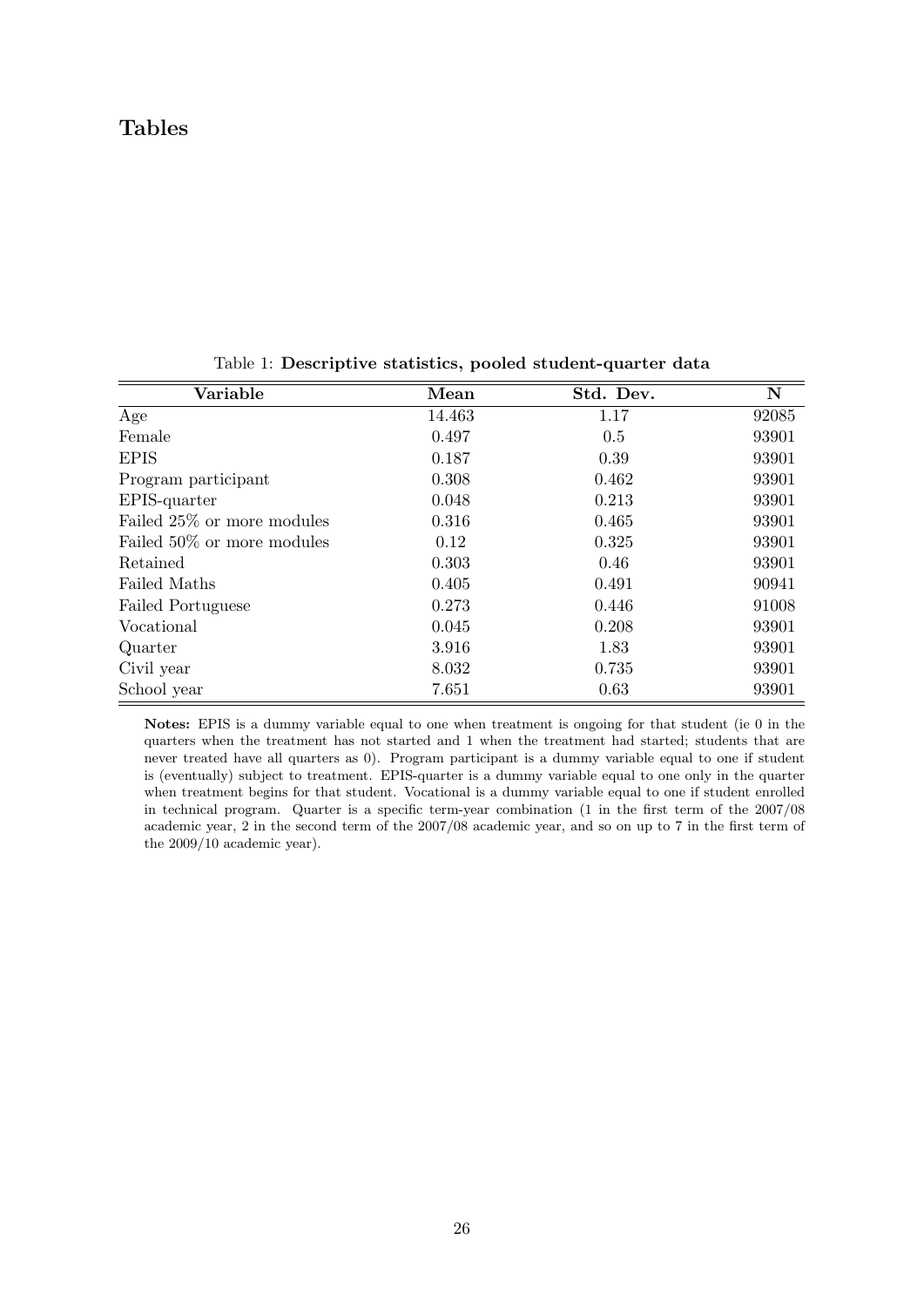| Variable                   | Mean    | Std. Dev. | $\mathbf N$ |
|----------------------------|---------|-----------|-------------|
| Age                        | 13.902  | 1.124     | 15170       |
| Female                     | 0.499   | 0.5       | 15307       |
| Quarter intervention began | 3.506   | 0.871     | 4548        |
| Program participant        | 0.297   | 0.457     | 15307       |
| Failed 25% or more         | 0.337   | 0.473     | 15307       |
| Failed 50% or more         | 0.131   | 0.337     | 15307       |
| Retained                   | 0.337   | 0.473     | 15307       |
| Failed Maths               | 0.396   | 0.489     | 15307       |
| Failed Portuguese          | 0.285   | 0.451     | 15307       |
| Vocational                 | 0.033   | 0.178     | 15307       |
| Signalled                  | 0.033   | 0.18      | 15307       |
| Retentions                 | 1.388   | 0.733     | 13862       |
| Punctuality                | 0.917   | 0.277     | 11726       |
| Parental permission        | 0.948   | 0.222     | 14672       |
| Students per class         | 22.892  | 4.207     | 15307       |
| Students per school        | 251.161 | 85.989    | 15307       |
| Date student interview     | 7.817   | 3.745     | 4551        |
| Date intervention plan     | 12.947  | 1.97      | 4074        |
| Zooming - student          | 0.638   | 1.099     | 15307       |
| School year                | 7.49    | 0.5       | 15307       |

<span id="page-26-0"></span>Table 2: Descriptive statistics, pooled student data

Notes: The results concern the second quarter (January-March) of the 2007/08 school year. 'Signalled' is a dummy variable equal to 1 if the student has special needs or psychological problems diagnosed previously. 'Retentions' is a dummy variable equal to 1 if the student was retained at least once in the previous three years. 'Punctuality' is a dummy variable equal to 1 if the teacher responsible for the student's class states that the student is punctual. 'Parental permission' is a dummy variable equal to 1 if the student's parent agreed that the student participated in the program. 'Students per class' measures the number of pupils in the same class as the student. 'Students per school' measures the number of pupils in the same school as the student and that are monitored by EPIS. 'Date student interview' and 'Date intervention plan' is measured in months from 1 (January 2008; eg 13 is January 2009); 'Date intervention plan' indicates when EPIS staff determined the specific program that would apply to the student. 'Zooming - student' is a dummy variable equal to one if the student was subject to a second wave of screening. See notes to Table [1](#page-25-0) for information on the remaining variables.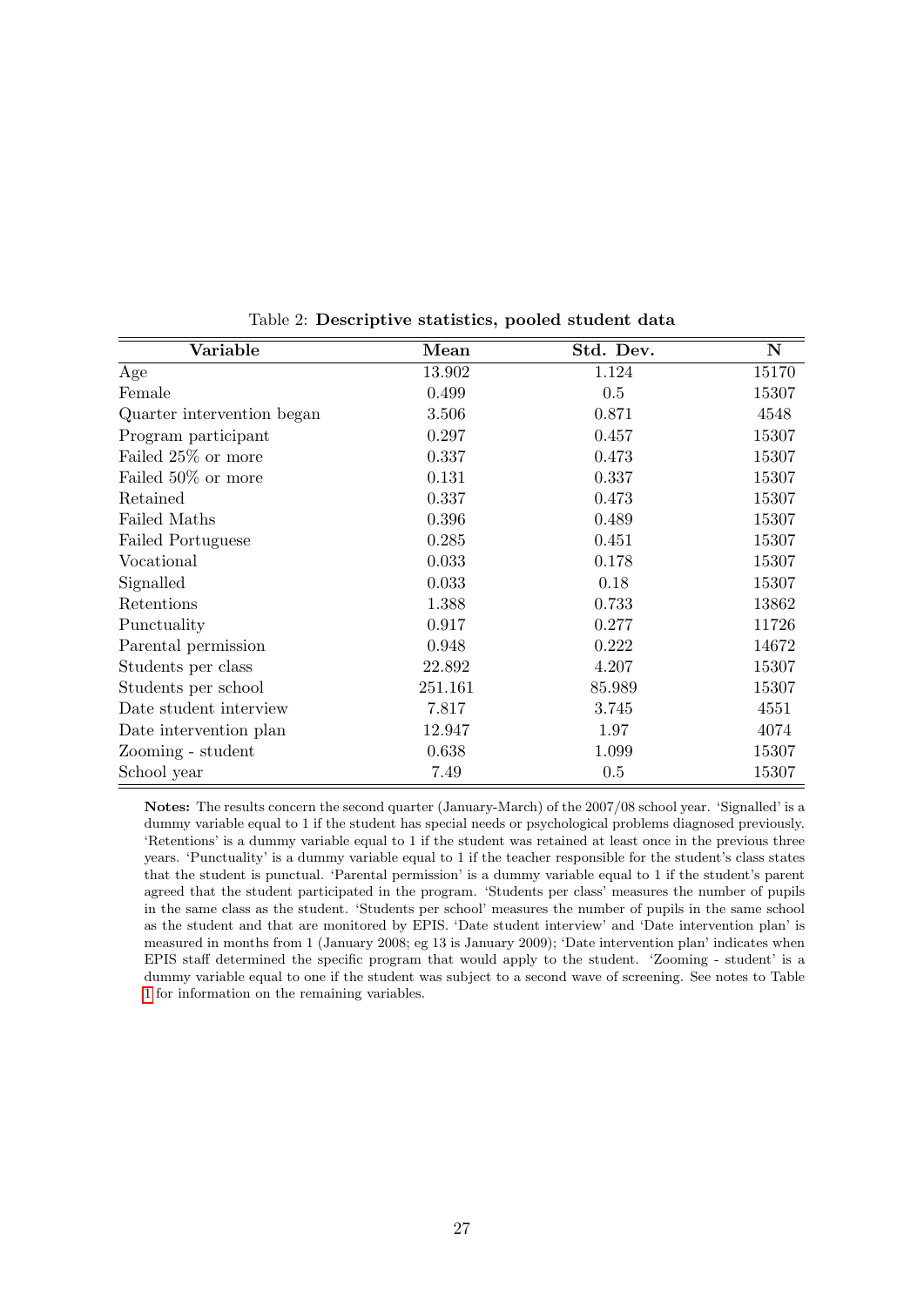|                            |         | <b>Treated students</b> |      | Non-treated students |                |                |
|----------------------------|---------|-------------------------|------|----------------------|----------------|----------------|
| Variable                   | Mean    | Std. Dev.               | N    | Mean                 | Std. Dev.      | N              |
| Age                        | 14.449  | 1.17                    | 4501 | 13.671               | 1.019          | 10669          |
| Female                     | 0.464   | 0.499                   | 4551 | 0.514                | 0.5            | 10756          |
| Quarter intervention began | 3.506   | 0.871                   | 4548 |                      |                | $\theta$       |
| Program participant        | 1       | $\overline{0}$          | 4551 | $\overline{0}$       | $\overline{0}$ | 10756          |
| Failed 25% or more         | 0.674   | 0.469                   | 4551 | 0.194                | 0.396          | 10756          |
| Failed 50% or more         | 0.297   | 0.457                   | 4551 | 0.061                | 0.239          | 10756          |
| Retained                   | 1.812   | 0.897                   | 4551 | 1.182                | 0.527          | 9311           |
| Failed Maths               | 0.674   | 0.469                   | 4551 | 0.279                | 0.448          | 10756          |
| Failed Portuguese          | 0.523   | 0.5                     | 4551 | 0.184                | 0.388          | 10756          |
| Vocational                 | 0.048   | 0.214                   | 4551 | 0.026                | 0.16           | 10756          |
| Signalled                  | 0.068   | 0.251                   | 4551 | 0.019                | 0.136          | 10756          |
| Punctuality                | 0.824   | 0.381                   | 3927 | 0.963                | 0.189          | 7799           |
| Parental permission        | 1       | 0.021                   | 4549 | 0.925                | 0.264          | 10123          |
| Students per class         | 22.316  | 4.600                   | 4551 | 23.136               | 4.004          | 10756          |
| Students per school        | 241.656 | 83.883                  | 4551 | 255.183              | 86.555         | 10756          |
| Date student interview     | 7.817   | 3.745                   | 4551 |                      |                | $\overline{0}$ |
| Date intervention plan     | 12.946  | 1.969                   | 4072 |                      |                | $\theta$       |
| Zooming - student          | 2.144   | 0.911                   | 4551 | $\theta$             | $\theta$       | 10756          |
| Proximity assignment       | 0.975   | 0.155                   | 4551 | 0.025                | 0.156          | 10756          |
| Screening - student        | 2.578   | 0.635                   | 4551 | 1.206                | 0.453          | 9311           |
| Screening - family         | 1.113   | 0.423                   | 4551 | 1.003                | 0.076          | 9311           |
| Screening - graffar        | 1.39    | 0.52                    | 4551 | 1.08                 | 0.277          | 9311           |
| Screening - school         | 1.449   | 0.539                   | 4551 | 1.182                | 0.403          | 9311           |
| School year                | 7.495   | 0.5                     | 4551 | 7.489                | 0.5            | 10756          |

<span id="page-27-0"></span>Table 3: Descriptive statistics, pooled student data

Notes: The results concern the second quarter (January-March) of the 2007/08 school year. 'Proximity assignment' is a dummy variable equal to 1 if assigned to enter the program. See notes to Table [1](#page-25-0) for information on the remaining variables.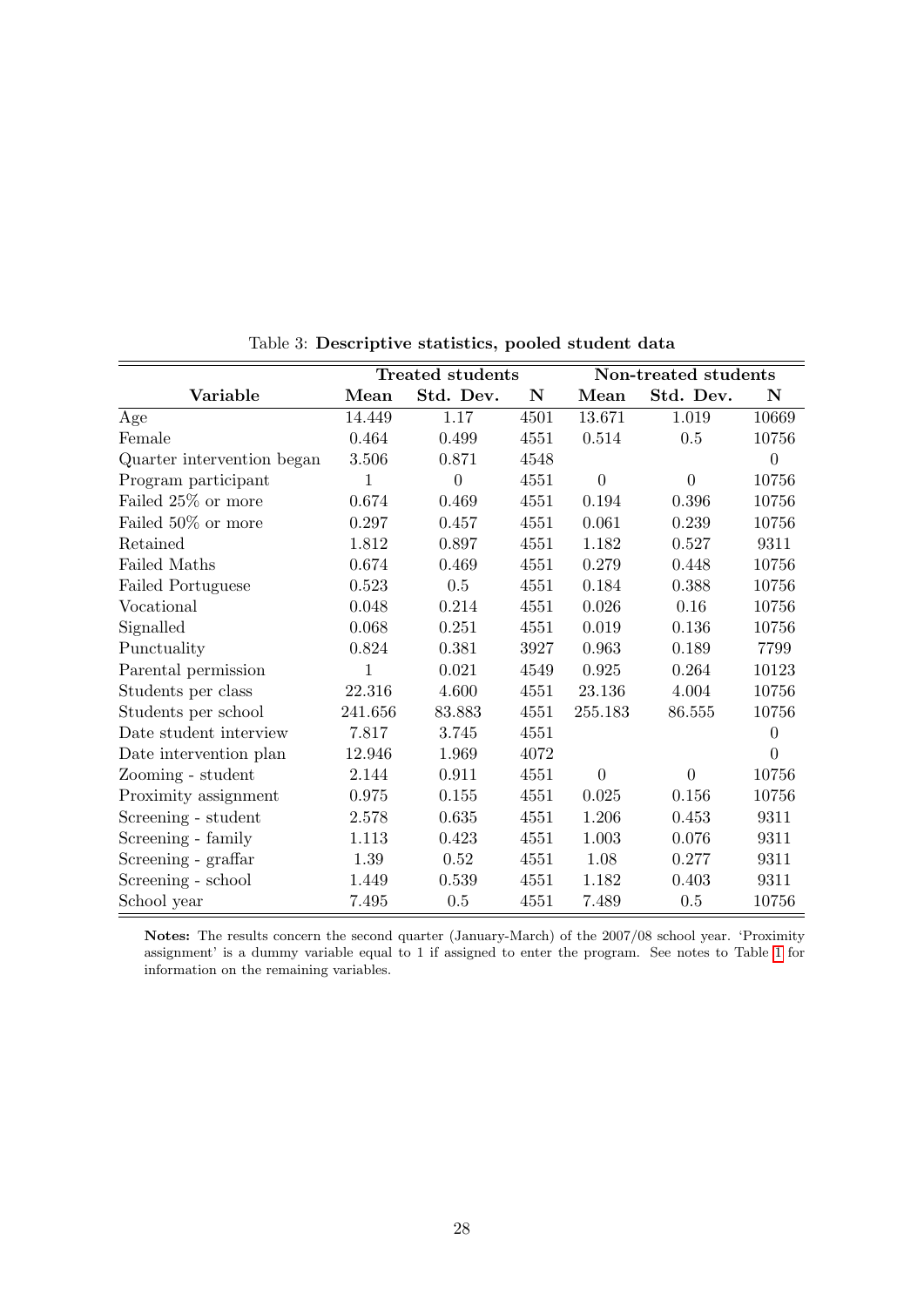<span id="page-28-0"></span>

| $\rm School$                                                                                                                                                                                                                                                                                                                            | .<br>Ž         |       | Interventions                                                  |              |        |          | Failed | $_{\rm Fald}$ | 。<br>No | .<br>Ž | 。<br>No.       |
|-----------------------------------------------------------------------------------------------------------------------------------------------------------------------------------------------------------------------------------------------------------------------------------------------------------------------------------------|----------------|-------|----------------------------------------------------------------|--------------|--------|----------|--------|---------------|---------|--------|----------------|
| District                                                                                                                                                                                                                                                                                                                                | students       | R     | Quarter                                                        | $\rm Female$ | Age    | Retained | Maths  | Portug.       | Schools | Staff  | <b>Jlasses</b> |
| Aljezur                                                                                                                                                                                                                                                                                                                                 | $\frac{10}{2}$ | 0.569 | 3.016                                                          | 0.440        | 14.291 | 0.319    | 0.319  | 0.297         |         |        | ι٥             |
| Amadora                                                                                                                                                                                                                                                                                                                                 | 1585           | 0.339 | 4.577                                                          | 0.509        | 14.559 | 0.326    | 0.400  | 0.302         |         |        |                |
| Amadora (control)                                                                                                                                                                                                                                                                                                                       | 1647           |       | $\mathop{\mathbb{A}}\limits_{{\mathbf{N}}}\mathop{\mathbb{A}}$ | 0.476        | 14.492 | 0.221    | 0.297  | 0.237         |         |        | 74             |
| Matosinhos                                                                                                                                                                                                                                                                                                                              | 3423           | 0.238 | 3.258                                                          | 0.485        | 14.067 | 0.201    | 0.301  | 0.169         |         |        | 65             |
| Odivelas                                                                                                                                                                                                                                                                                                                                | 2851           | 0.336 | 3.453                                                          | 0.483        | 14.372 | 0.187    | 0.321  | 0.226         |         |        | 132            |
| Paredes                                                                                                                                                                                                                                                                                                                                 | 2287           | 0.275 | 2.379                                                          | 0.499        | 14.066 | 0.189    | 0.345  | 0.224         |         |        | ඉ              |
| Resende                                                                                                                                                                                                                                                                                                                                 | 224            | 0.496 | 3.838                                                          | 0.473        | 14.471 | 0.278    | 0.333  | 0.167         |         |        |                |
| Santarém                                                                                                                                                                                                                                                                                                                                | 966            | 0.176 | 4.106                                                          | 0.488        | 14.054 | 117      | 0.232  | 0.121         |         |        | 45             |
| $\rm Set$ ú $\rm bad$                                                                                                                                                                                                                                                                                                                   | 2722           | 0.167 | 4.499                                                          | 0.492        | 14.284 | 0.128    | 0.302  | 0.136         |         |        | 71             |
| Tavira                                                                                                                                                                                                                                                                                                                                  | 504            | 0.313 | 3.139                                                          | 0.508        | 14.326 | 0.179    | 0.324  | 0.235         |         |        | 23             |
| V. F. Xira                                                                                                                                                                                                                                                                                                                              | 2484           | 0.285 | 3.330                                                          | 0.507        | 14.155 | 0.161    | 0.306  | 0.145         |         |        |                |
| Notes: All statistics refer to a snapshot in the third quarter of 2007/08. 'Amadora (control)' denotes the set of schools that serve as an additional control group (where                                                                                                                                                              |                |       |                                                                |              |        |          |        |               |         |        |                |
| the interventions started much later); 'Amadora' denotes the set of schools in that school district where the interventions started at approximately the same time as in<br>the other school districts. 'Interventions' is the percentage of students that are treated. See notes to Table 1 for information on the remaining variables |                |       |                                                                |              |        |          |        |               |         |        |                |

| į<br>I                  |
|-------------------------|
| hv enhon                |
| 2                       |
| ļ<br>ة<br>با            |
| $\frac{1}{2}$<br>í<br>ſ |
| i                       |
| i                       |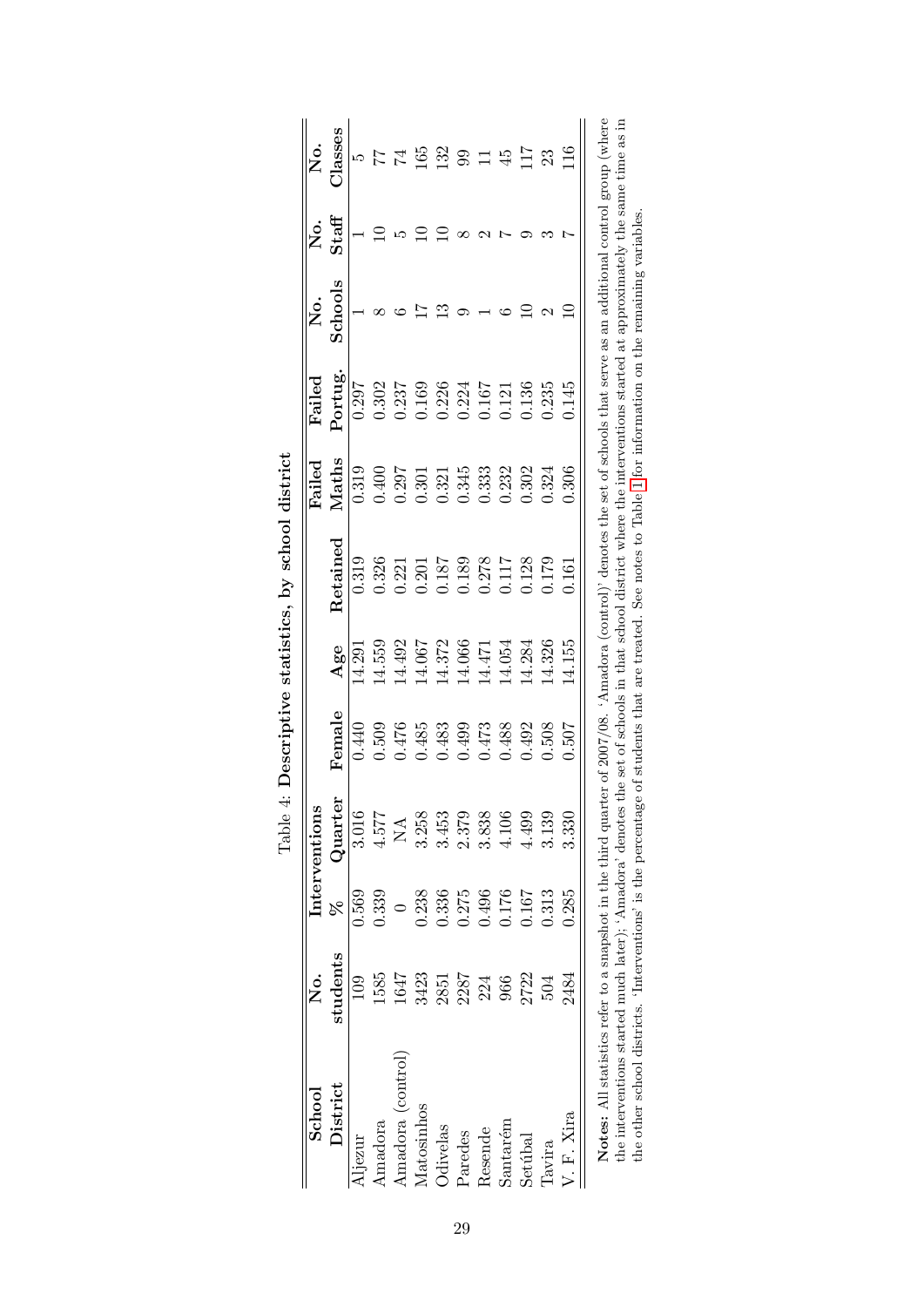|             | A                        | $\overline{B}$           | $\overline{C}$          | D                        |
|-------------|--------------------------|--------------------------|-------------------------|--------------------------|
| Dependent   | $\Delta Fail$            | $\Delta{fail}$           |                         | $\Delta{fail}$           |
| variables:  | $(25\% \text{ or more})$ | $(25\% \text{ or more})$ | Retention               | $(50\% \text{ or more})$ |
| Panel A     |                          |                          |                         |                          |
| <b>EPIS</b> | $-.092$<br>$(.015)$ ***  | $-.093$<br>$(.017)$ ***  | $-.105$<br>$(.017)$ *** | $-.043$<br>$(.015)$ ***  |
| Student FE  |                          | X                        | X                       | X                        |
| Time FE     | X                        | $\mathbf X$              | X                       | X                        |
| Obs.        | 45924                    | 45924                    | 45924                   | 45924                    |
| $R^2$       | .061                     | .465                     | .469                    | .469                     |
| Panel B     |                          |                          |                         |                          |
| <b>EPIS</b> | $-.046$<br>$(.015)***$   | $-.090$<br>$(.018)***$   | $-.101$<br>$(.018)$ *** | $-.037$<br>$(.016)$ **   |
| Vocational  | $-.323$<br>$(.029)$ ***  | $-.407$<br>$(.068)$ ***  | $-.399$<br>$(.064)$ *** | $-.283$<br>$(.053)***$   |
| Retention   | $-.563$<br>$(.016)$ ***  | $-.657$<br>$(.043)$ ***  | $-.692$<br>$(.042)$ *** | $-.452$<br>$(.034)$ ***  |
| Student FE  |                          | X                        | X                       | X                        |
| Time FE     | X                        | X                        | X                       | X                        |
| Obs.        | 45069                    | 45069                    | 45069                   | 45069                    |
| $R^2$       | .149                     | .484                     | .489                    | .484                     |

<span id="page-29-0"></span>Table 5: Effects of EPIS on fails and retention: Main results

Notes: The dependent variables are, alternatively: the three-term change in a dummy variable equal to one if the student has 25% or more failed modules in the term, which will typically lead to retention if in the third and final term (columns A and B); the three-term change in a dummy variable equal to one if the student has 25% or more failed modules in terms A or B and retained in the third term (column C); or the three-term change in a dummy variable equal to one if the student has 50% or more failed modules (column D). All specifications include detailed time dummy variables (one for each school year/civil year/term combination). The EPIS dummy variable is one only in the term when the programme started for that student. Age dummies are included in all columns. Vocational is a dummy variable equal to one if the student is enrolled in professional degrees (CEF). Retention is a dummy equal to one if the student is resitting a grade. Each observation corresponds to a student/academic year/term combination. Standard errors allow for clustering at the class level. Significance levels: \*: 0.05; \*\*: 0.01; \*\*\*: 0.001.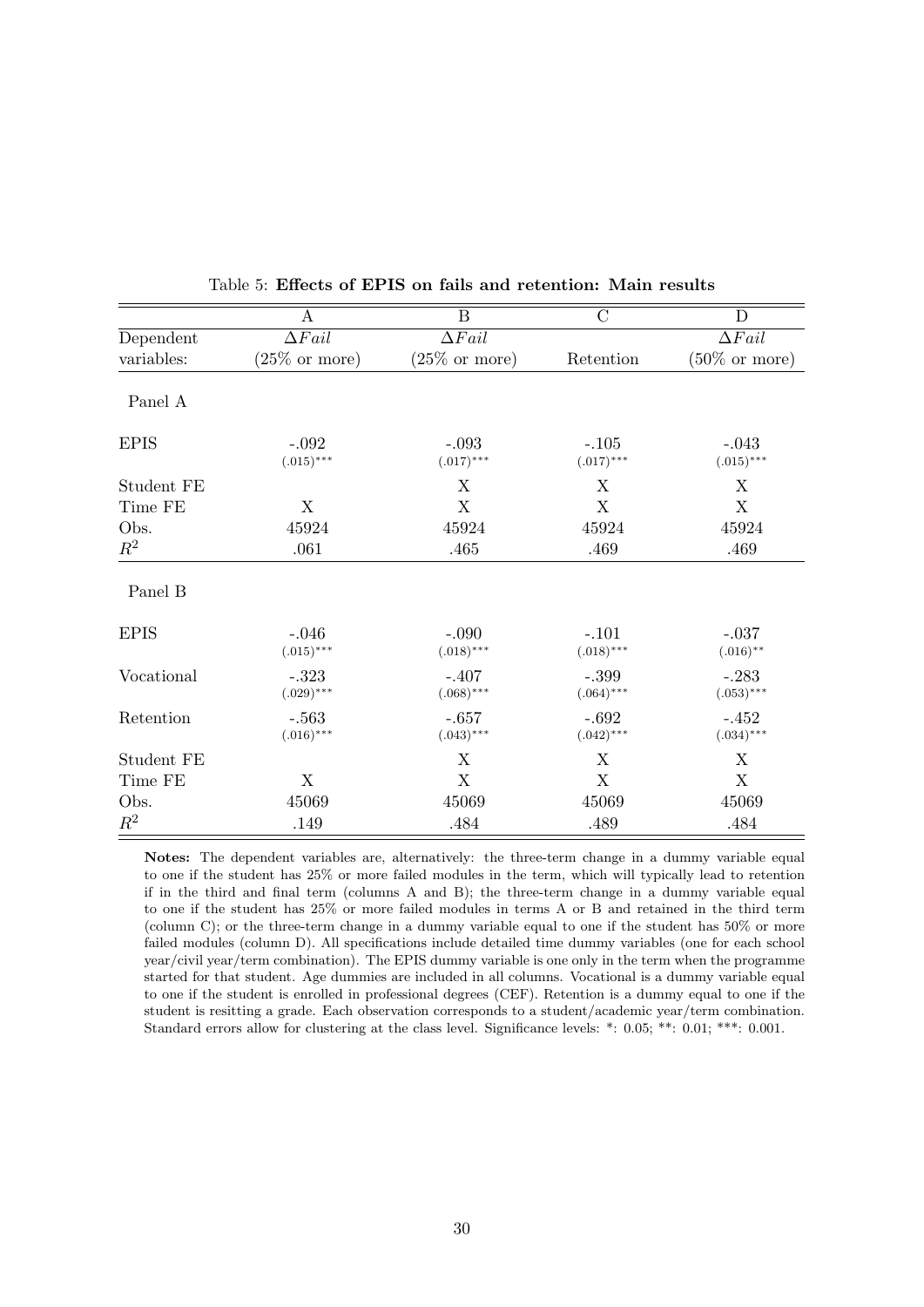|              | А                        | Β                        | C                       | D                        |
|--------------|--------------------------|--------------------------|-------------------------|--------------------------|
| Dependent    | $\Delta$ <i>Fail</i>     | $\Delta$ <i>Fail</i>     |                         | $\Delta$ <i>Fail</i>     |
| variables:   | $(25\% \text{ or more})$ | $(25\% \text{ or more})$ | Retention               | $(50\% \text{ or more})$ |
| $EPIS_{t-2}$ | $-.149$<br>(.092)        | $-.369$<br>$(.104)$ ***  | $-.376$<br>$(.104)$ *** | $-.297$<br>$(.110)$ ***  |
| $EPIS_{t-1}$ | $-.072$<br>$(.027)$ ***  | $-.161$<br>$(.039)$ ***  | $-.185$<br>$(.036)$ *** | $-.117$<br>$(.033)***$   |
| <b>EPIS</b>  | $-.053$<br>$(.016)$ ***  | $-.123$<br>$(.019)$ ***  | $-.139$<br>$(.019)$ *** | $-.062$<br>$(.017)$ ***  |
| Vocational   | $-.324$<br>$(.029)$ ***  | $-.401$<br>$(.069)$ ***  | $-.392$<br>$(.064)$ *** | $-.279$<br>$(.053)$ ***  |
| Retention    | $-.563$<br>$(.016)$ ***  | $-.657$<br>$(.043)$ ***  | $-.692$<br>$(.042)$ *** | $-.452$<br>$(.034)***$   |
| Student FE   |                          | X                        | X                       | X                        |
| Time FE      | X                        | X                        | X                       | X                        |
| Obs.         | 45069                    | 45069                    | 45069                   | 45069                    |
| $R^2$        | .149                     | .485                     | .491                    | .485                     |

<span id="page-30-0"></span>Table 6: Effects of EPIS: Differences over time

Notes: See notes to Table [5.](#page-29-0) The dependent variables are the same as in Table 5.  $EPIS_t$  is a dummy variable equal to one if the program started for that student in that term.  $EPIS_{t-2}$  ( $EPIS_{t-1}$ ) is a dummy variable equal to one one (two) term(s) before the term when the program started for that given student. Significance levels: \*: 0.05; \*\*: 0.01; \*\*\*: 0.001.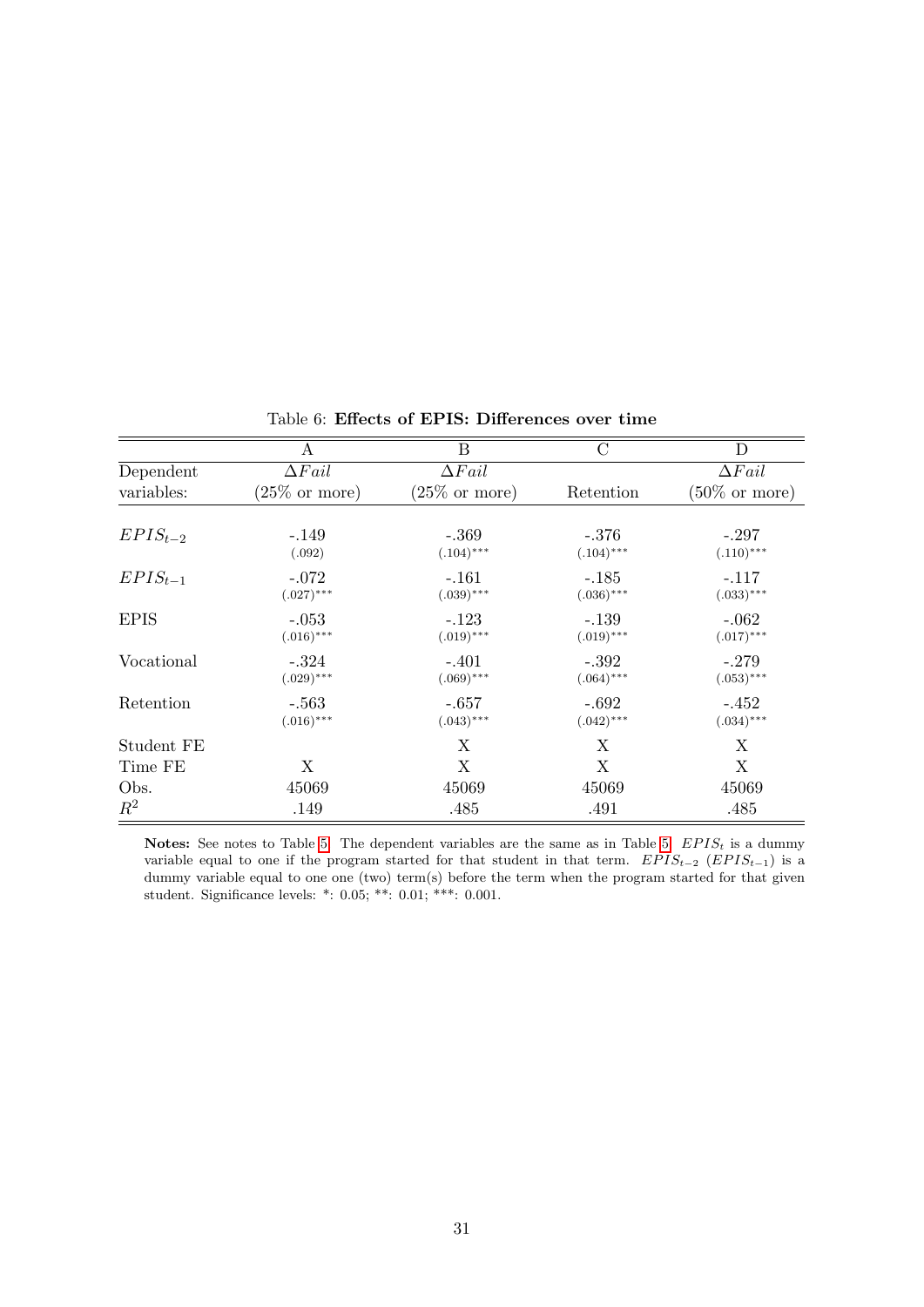|                                  |           | Treatment group | Control group |                |
|----------------------------------|-----------|-----------------|---------------|----------------|
| Variable                         | Sample    | Mean            | Mean          | p-value        |
|                                  |           |                 |               |                |
| $25\% - 50\%$ fails (1st term)   | Unmatched | 0.42869         | 0.34606       | 0.003          |
|                                  | Matched   | 0.42869         | 0.42965       | 0.962          |
| $50\% + \text{fails}$ (1st term) | Unmatched | 0.44473         | 0.56802       | $\overline{0}$ |
|                                  | Matched   | 0.44473         | 0.4305        | 0.485          |
|                                  |           |                 |               |                |
| $25\% - 50\%$ fails (2nd term)   | Unmatched | 0.39156         | 0.34368       | 0.083          |
|                                  | Matched   | 0.39156         | 0.3631        | 0.153          |
| $50\% + \text{fails}$ (2nd term) | Unmatched | 0.34768         | 0.44391       | $\theta$       |
|                                  | Matched   | 0.34768         | 0.34709       | 0.976          |
| $25\% - 50\%$ fails              | Unmatched | 0.21941         | 0.179         | 0.08           |
| (Interaction 1st and 2nd terms)  | Matched   | 0.21941         | 0.20556       | 0.41           |
|                                  |           |                 |               |                |
| $50\% + \text{fails}$            | Unmatched | 0.26498         | 0.37232       | $\theta$       |
| (Interaction 1st and 2nd terms)  | Matched   | 0.26498         | 0.24853       | 0.359          |
| Fail in Maths                    | Unmatched | 0.83544         | 0.82339       | 0.571          |
|                                  | Matched   | 0.83544         | 0.84246       | 0.642          |
|                                  |           |                 |               |                |
| Fail in Portuguese               | Unmatched | 0.72405         | 0.68258       | 0.107          |
|                                  | Matched   | 0.72405         | 0.71946       | 0.803          |
|                                  |           |                 |               |                |
| Fail in Maths and                | Unmatched | 0.56371         | 0.50835       | $0.05\,$       |
| Portuguese (interaction)         | Matched   | 0.56371         | 0.56276       | 0.963          |
| Previous retentions              | Unmatched | 1.816           | 1.79          | 0.599          |
|                                  | Matched   | 1.816           | 1.8349        | 0.599          |
|                                  |           |                 |               |                |
| Female                           | Unmatched | 0.47848         | 0.43675       | 0.141          |
|                                  | Matched   | 0.47848         | 0.46504       | $0.512\,$      |
| Year                             | Unmatched | 7.4641          | 7.4869        | 0.423          |
|                                  | Matched   | 7.4641          | 7.4423        | 0.285          |
|                                  |           |                 |               |                |
| Age                              | Unmatched | 14.264          | 14.428        | 0.019          |
|                                  | Matched   | 14.264          | 14.305        | 0.414          |
|                                  |           |                 |               |                |
| $Age^2/10$                       | Unmatched | 20.495          | 20.975        | 0.018          |
|                                  | Matched   | 20.495          | 20.612        | 0.42           |

<span id="page-31-0"></span>Table 7: Quality of matching between students in treated and non-treated schools

Notes: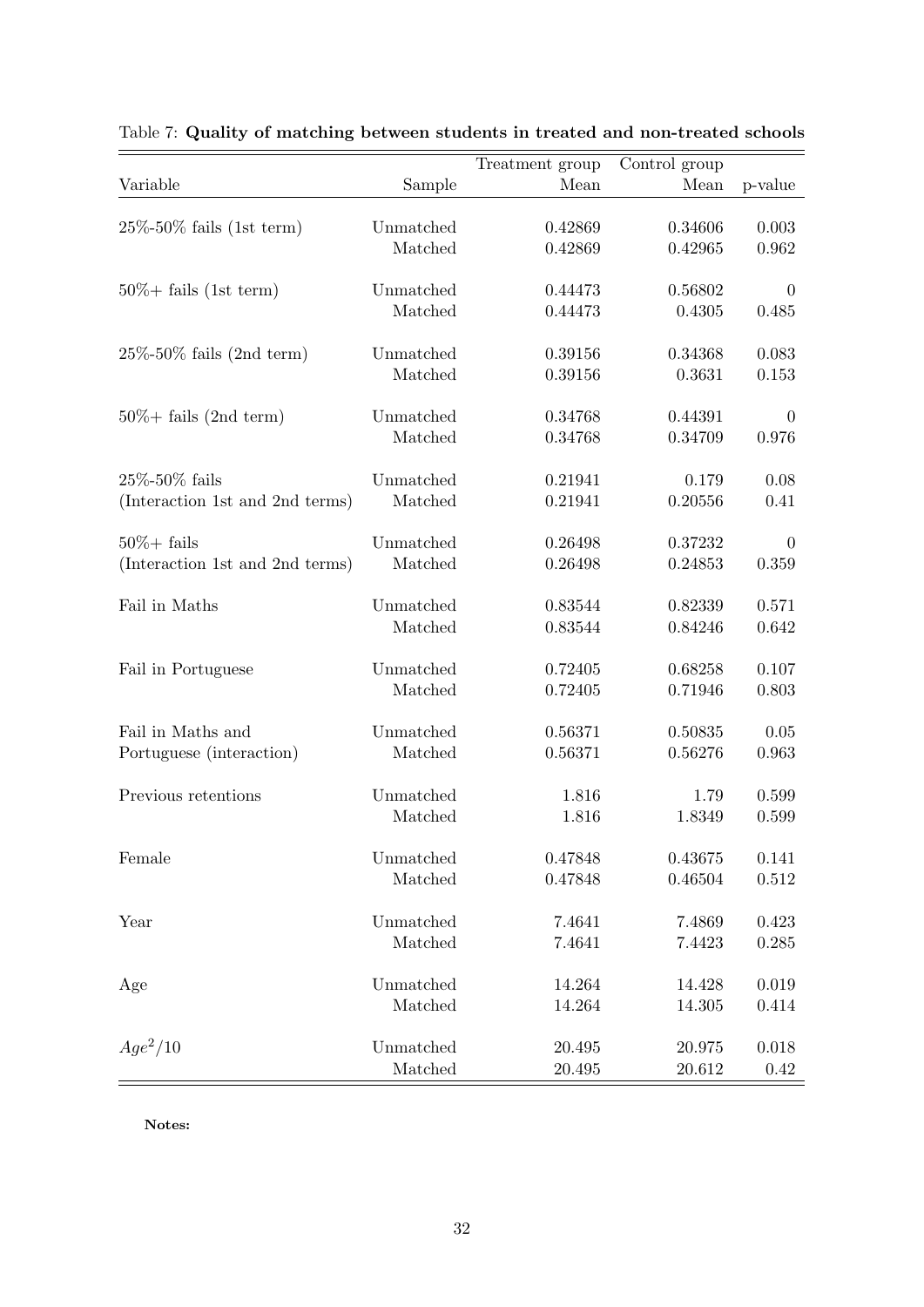|                                                  |                      | Treatment group  | Control group    |                |
|--------------------------------------------------|----------------------|------------------|------------------|----------------|
| Variable                                         | Sample               | Mean             | Mean             | p-value        |
|                                                  |                      |                  |                  |                |
| $(50\% + \text{fails} (\text{1st term}))^*$ Age  | Unmatched            | 6.274            | 8.1311           | $\theta$       |
|                                                  | Matched              | 6.274            | 6.0758           | 0.493          |
| $(50\% + \text{fails} (2nd \text{ term}))^*$ Age | Unmatched            | 4.932            | 6.3758           | $\theta$       |
|                                                  | Matched              | 4.932            | 4.8857           | 0.868          |
| Psychological or                                 | Unmatched            | 0.10549          | 0.05489          | 0.002          |
| other problems                                   | Matched              | 0.10549          | 0.11542          | 0.441          |
|                                                  |                      |                  |                  |                |
| Parents schooling                                | Unmatched            | 3.5325           | 3.5418           | 0.828          |
|                                                  | Matched              | 3.5325           | 3.5366           | 0.894          |
| Parents job type                                 | Unmatched            | 4.2262           | 4.284            | 0.14           |
|                                                  | Matched              | 4.2262           | 4.2367           | 0.722          |
| Parents income level                             | Unmatched            | 3.3181           | 3.4821           | $\theta$       |
|                                                  | Matched              | 3.3181           | 3.2906           | 0.333          |
| Graffar group                                    | Unmatched            | 1.4878           | 1.4988           | 0.722          |
|                                                  | Matched              | 1.4878           | 1.4718           | 0.47           |
|                                                  |                      |                  |                  |                |
| Screening group                                  | Unmatched<br>Matched | 2.6996<br>2.6996 | 2.7685<br>2.6967 | 0.02<br>0.896  |
| (student)                                        |                      |                  |                  |                |
| Screening group                                  | Unmatched            | 1.1266           | 1.0835           | 0.078          |
| (family)                                         | Matched              | 1.1266           | 1.134            | 0.697          |
| Screening group                                  | Unmatched            | 1.4734           | 1.4081           | 0.038          |
| (school)                                         | Matched              | 1.4734           | 1.4861           | 0.592          |
|                                                  |                      |                  |                  |                |
| Class size                                       | Unmatched            | 22.247           | 24.007           | $\overline{0}$ |
|                                                  | Matched              | 22.247           | 22.324           | 0.709          |

<span id="page-32-0"></span>Table 8: Quality of matching between students in treated and non-treated schools (cont.)

Notes: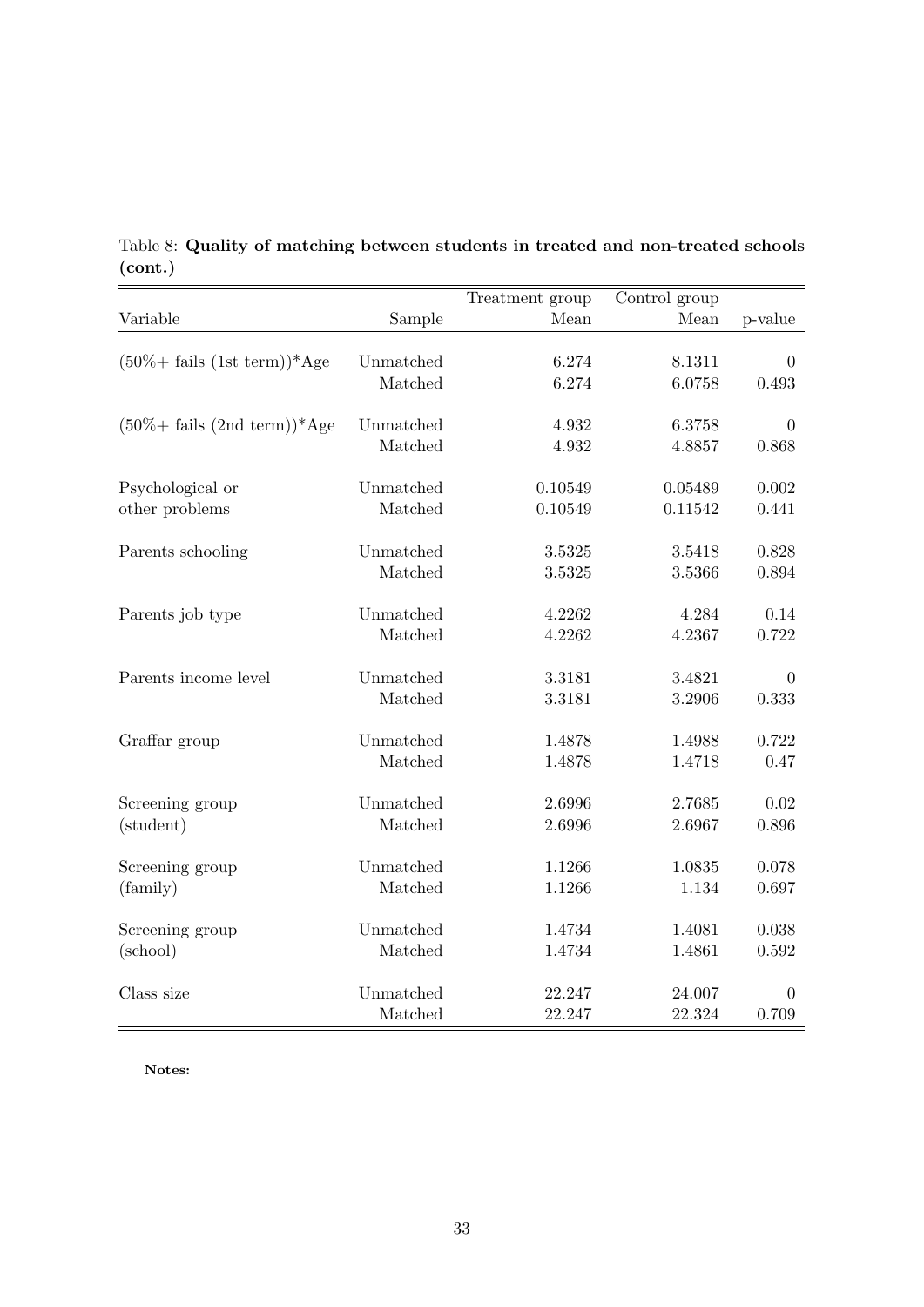|                | $\overline{A}$            | $\overline{\mathrm{B}}$   | $\overline{C}$          | D                        |
|----------------|---------------------------|---------------------------|-------------------------|--------------------------|
| Dependent      | $\Delta$ Fail             | $\Delta Fail$             |                         | $\Delta Fail$            |
| variables:     | $(25\% \text{ or more})$  | $(25\% \text{ or more})$  | Retention               | $(50\% \text{ or more})$ |
| Panel A        |                           |                           |                         |                          |
| <b>EPIS</b>    | $-.044$<br>(.027)         | $-.050$<br>$(.031)^*$     | $-.064$<br>$(.031)$ **  | $-.076$<br>$(.030)$ **   |
| Vocational     | $-.264$<br>$(.053)***$    | $-422$<br>$(.131)$ ***    | $-.415$<br>$(.135)$ *** | $-.186$<br>$(.112)^*$    |
| Retention      | $-.468$<br>$(.032)***$    | $-.592$<br>$(.072)$ ***   | $-.636$<br>$(.072)$ *** | $-.460$<br>$(.072)$ ***  |
| Student FE     |                           | X                         | X                       | X                        |
| Time FE        | $\boldsymbol{\mathrm{X}}$ | $\boldsymbol{\mathrm{X}}$ | $\mathbf X$             | $\mathbf X$              |
| Obs.           | 4835                      | 4835                      | 4835                    | 4835                     |
| $\mathbb{R}^2$ | .176                      | .485                      | .503                    | .517                     |
| Panel B        |                           |                           |                         |                          |
| $EPIS_{t-2}$   | .0002<br>(.105)           | $-.084$<br>(.136)         | $-.141$<br>(.122)       | $-.309$<br>$(.156)$ **   |
| $EPIS_{t-1}$   | $-.061$<br>(.040)         | $-.025$<br>(.064)         | $-.078$<br>(.058)       | $-.145$<br>$(.056)$ ***  |
| <b>EPIS</b>    | $-.055$<br>$(.030)*$      | $-.059$<br>(.036)         | $-.089$<br>$(.036)$ **  | $-.122$<br>$(.034)***$   |
| Vocational     | $-.262$<br>$(.053)***$    | $-.419$<br>$(.132)***$    | $-.409$<br>$(.137)***$  | $-.174$<br>(.115)        |
| Retention      | $-.469$<br>$(.032)$ ***   | $-.593$<br>$(.072)$ ***   | $-.638$<br>$(.071)$ *** | $-.465$<br>$(.072)$ ***  |
| Student FE     |                           | X                         | X                       | X                        |
| Time FE        | X                         | X                         | $\mathbf X$             | X                        |
| Obs.           | 4835                      | 4835                      | 4835                    | 4835                     |
| $R^2$          | .176                      | .485                      | .503                    | .519                     |

<span id="page-33-0"></span>Table 9: Effects of EPIS: DDM results

Notes: See notes to Table [5.](#page-29-0) The dependent variables are the same as in Table 5.  $EPIS<sub>t</sub>$  is a dummy variable equal to one if the program started for that student in that term.  $EPIS_{t-2}$  ( $EPIS_{t-1}$ ) is a dummy variable equal to one one (two) term(s) before the term when the program started for that given student. Significance levels: \*: 0.05; \*\*: 0.01; \*\*\*: 0.001.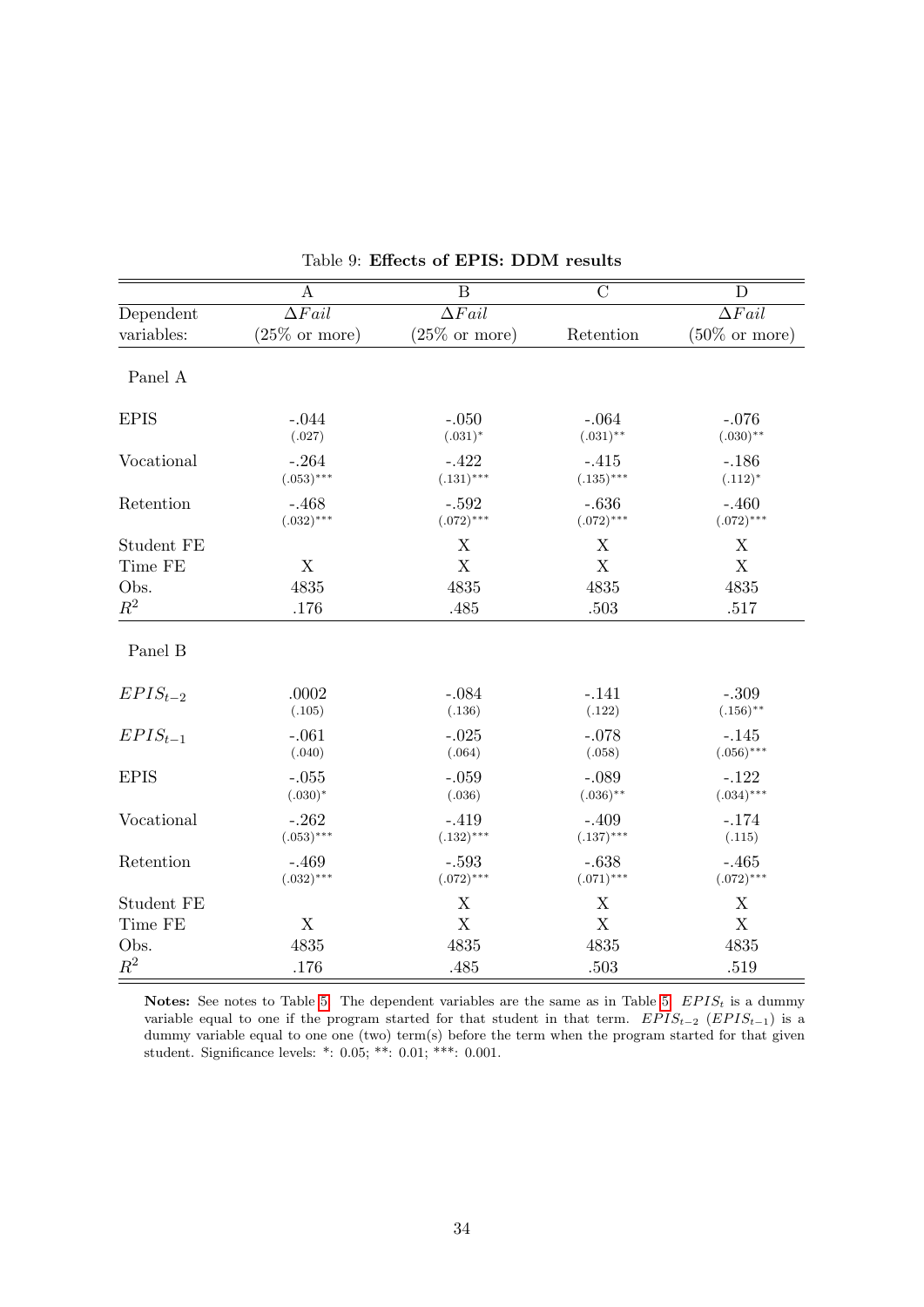|                | $\boldsymbol{A}$         | $\boldsymbol{B}$        | $\mathcal{C}$           | D                       |
|----------------|--------------------------|-------------------------|-------------------------|-------------------------|
| Dependent      | $25\%$ or                | $25\%$ or               |                         | $50\%$ or               |
| variables:     | more fails               | more fails              | Retention               | more fails              |
| Panel A        |                          |                         |                         |                         |
| EPIS $(*)$     | .300<br>$(.007)$ ***     | $-.091$<br>$(.007)$ *** | $-.099$<br>$(.008)$ *** | $-.040$<br>$(.006)$ *** |
| Student FE     |                          | X                       | X                       | X                       |
| Time FE        | X                        | $\mathbf X$             | $\mathbf X$             | $\mathbf X$             |
| Obs.           | 93807                    | 93807                   | 93807                   | 93807                   |
| $\mathbb{R}^2$ | .126                     | .591                    | .574                    | .494                    |
| Panel B        |                          |                         |                         |                         |
| EPIS $(*)$     | $-.094$<br>$(.009)$ ***  | $-.093$<br>$(.007)$ *** | $-.101$<br>$(.008)$ *** | $-.042$<br>$(.006)$ *** |
| Vocational     | $-.207$<br>$(.016)$ ***  | $-.466$<br>$(.026)$ *** | $-.462$<br>$(.025)$ *** | $-.275$<br>$(.021)$ *** |
| Retention      | $-0.066$<br>$(.014)$ *** | $-.004$<br>(.021)       | $-.002$<br>(.020)       | .005<br>(.019)          |
| Student FE     |                          | X                       | X                       | X                       |
| Time FE        | X                        | X                       | X                       | X                       |
| Obs.           | 91991                    | 91991                   | 91991                   | 91991                   |
| $\mathbb{R}^2$ | .262                     | $.6\,$                  | .583                    | $.5\,$                  |

# <span id="page-34-0"></span>Table 10: Effects of EPIS: Alternative specification

Notes: The dependent variables are now measured in levels, not in differences as in Table [5.](#page-29-0)  $EPIS_t$  is a dummy variable equal to one if the program started for that student in that term and in all terms after that. See notes to Table [5](#page-29-0) for more details. Significance levels: \*: 0.05; \*\*: 0.01; \*\*\*: 0.001.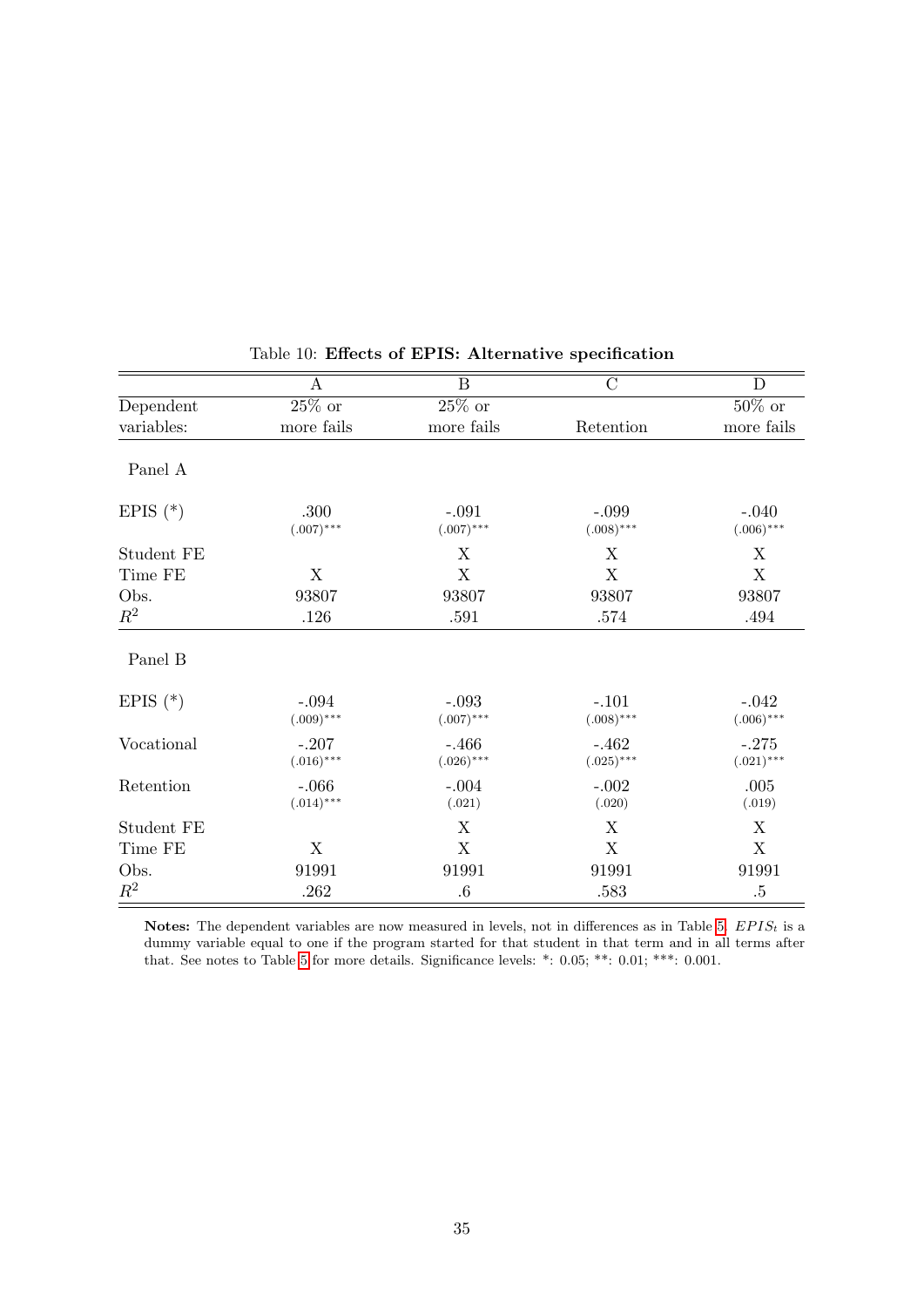|              | A             | B                    |
|--------------|---------------|----------------------|
| Dependent    | $\Delta Fail$ | $\Delta$ <i>Fail</i> |
| variables:   | Mathematics   | Portuguese           |
|              |               |                      |
| $EPIS_{t-2}$ | $-.176$       | $-.154$              |
|              | (.123)        | (.169)               |
| $EPIS_{t-1}$ | $-.051$       | $-.102$              |
|              | (.039)        | $(.047)$ **          |
| <b>EPIS</b>  | $-.043$       | $-.062$              |
|              | $(.022)$ **   | $(.023)***$          |
| Vocational   | $-.509$       | $-.333$              |
|              | $(.084)$ ***  | $(.082)$ ***         |
| Retention    | $-.562$       | $-.462$              |
|              | $(.047)$ ***  | $(.042)***$          |
| Student FE   | X             | X                    |
| Time FE      | X             | X                    |
| Obs.         | 42321         | 42380                |
| $R^2$        | .494          | .454                 |

# Table 11: Effects of EPIS: Mathematics and Portuguese

Notes: See notes to Table [5.](#page-29-0) The dependent variables are the same as in Table 5.  $EPIS_t$  is a dummy variable equal to one if the program started for that student in that term.  $EPIS_{t-2}$  ( $EPIS_{t-1}$ ) is a dummy variable equal to one one (two) term(s) before the term when the program started for that given student. Significance levels: \*: 0.05; \*\*: 0.01; \*\*\*: 0.001.